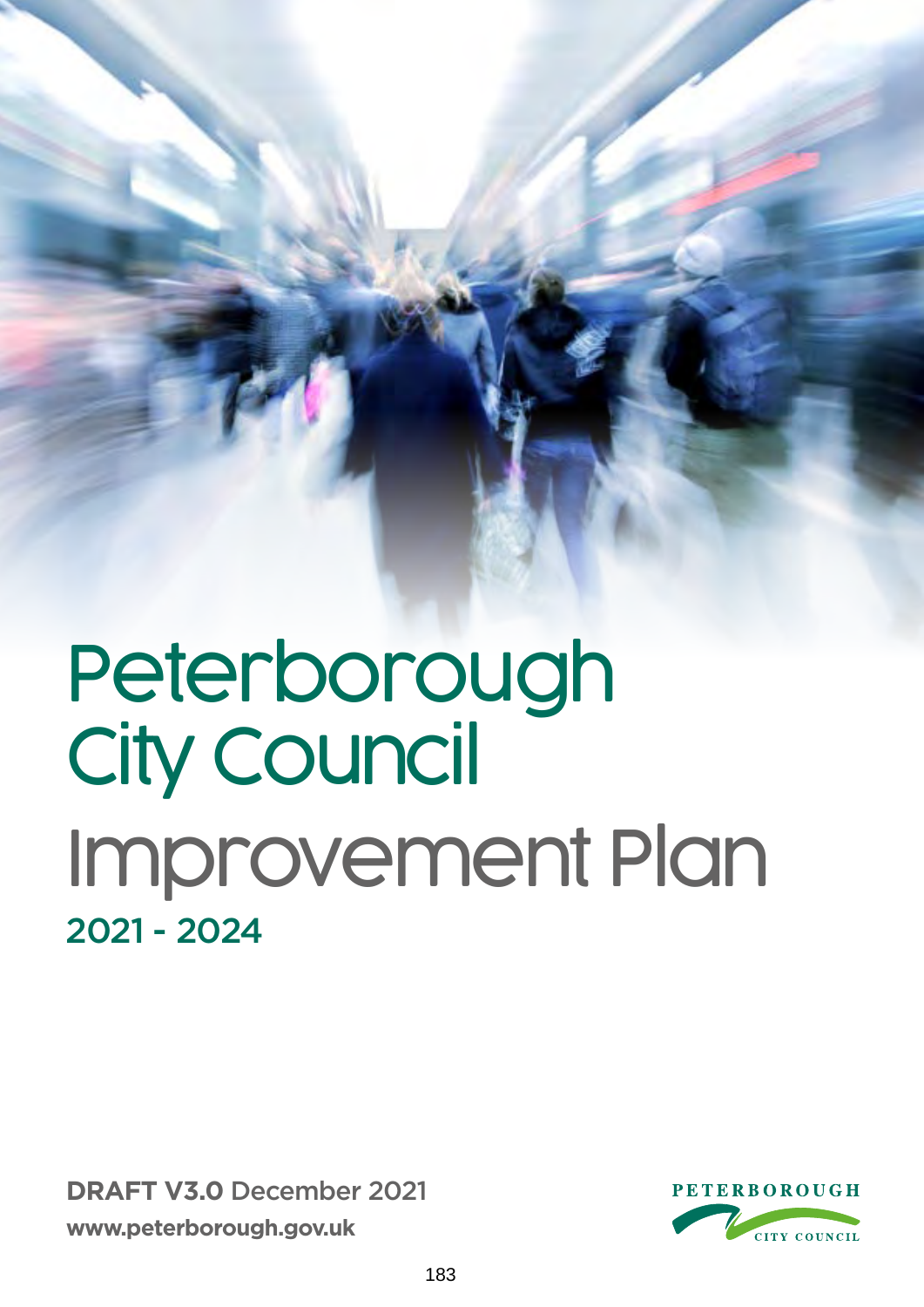# PETERBOROUGH CITY COUNCIL IMPROVEMENT PLAN

 **response to the Non-Statutory Review (NSR) regarding Exceptional In August 2021, the Department forLevelling Up, Housing and Communities commissioned reviews of the Council's financial stability and its governance arrangements, and these reviews made a series of independent recommendations. This document describes our Improvement Plan, to confirm and provide assurance to the Government that Peterborough's Financial Support is positive and being undertaken at pace.** 

This is our two-year Improvement Plan which is structured into six-month planning and delivery windows. Developing the plan using this approach allows us to plan in depth for the next six months, keeping focus on delivering the things that matter, whilst readying the organisation for the things that need to be delivered in the medium term.

 As the Leader and Chief Executive, we recognise the seriousness of the financial, governance and operational challenges we face, and it is going to take a significant collective effort from all at the Council to address them and reach a sustainable position. The reviews raise serious issues which we must address and we remain determined and confident in our organisation's capacity and capability to change.

 strong as ever and our ambition for the City and its people is unchanged. improvement themes that prioritise delivery of the right services for our This will require the Council to be brave, innovative, and disciplined. We will refresh our Corporate Strategy and build on the vision for a safe, vibrant, and growing City. A place to live, work and visit where everyone can thrive and feel welcome. Our commitment to this long-term vision remains as We cannot afford to do everything today, so we will focus on a range of citizens within the budget we can afford.

 out in this Improvement Plan, we will successfully deliver the fundamental The size and scale of the challenge ahead of us is significant and will test us all, but working constructively with the Government, our partners, and the people of Peterborough, we are confident, that with the actions set changes needed for the Council.

 **We will be a well governed council which ensures delivery of the right services for those that need them in an efficient, cost effective and sustainable manner.**



**Cllr Wayne Fitzgerald Leader of Peterborough City Council** 



Juna Beaste

**Gillian Beasley OBE Chief Executive, Peterborough City Council**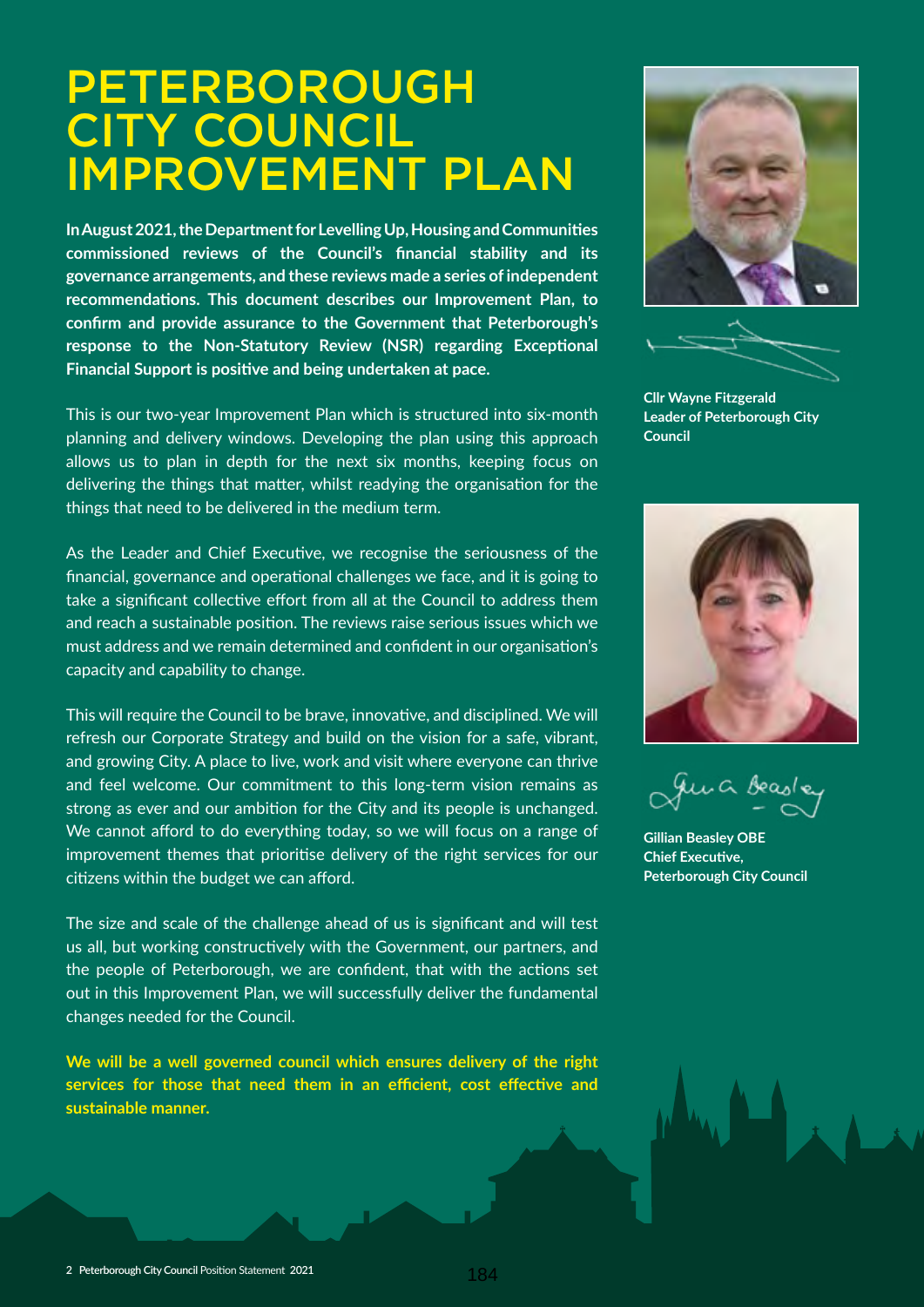# **Contents**

23

 $\mathbb H$ 

185

ı

| <b>Chapter 1</b> | 4 - 6                             |
|------------------|-----------------------------------|
| <b>Chapter 2</b> |                                   |
| <b>Chapter 3</b> | Improvement Plan11-12             |
| <b>Chapter 4</b> | Financial Sustainability  13 - 17 |
| <b>Chapter 5</b> | Service Reviews 18 - 24           |
| <b>Chapter 6</b> | Governance and Culture 25 - 30    |
| <b>Chapter 7</b> |                                   |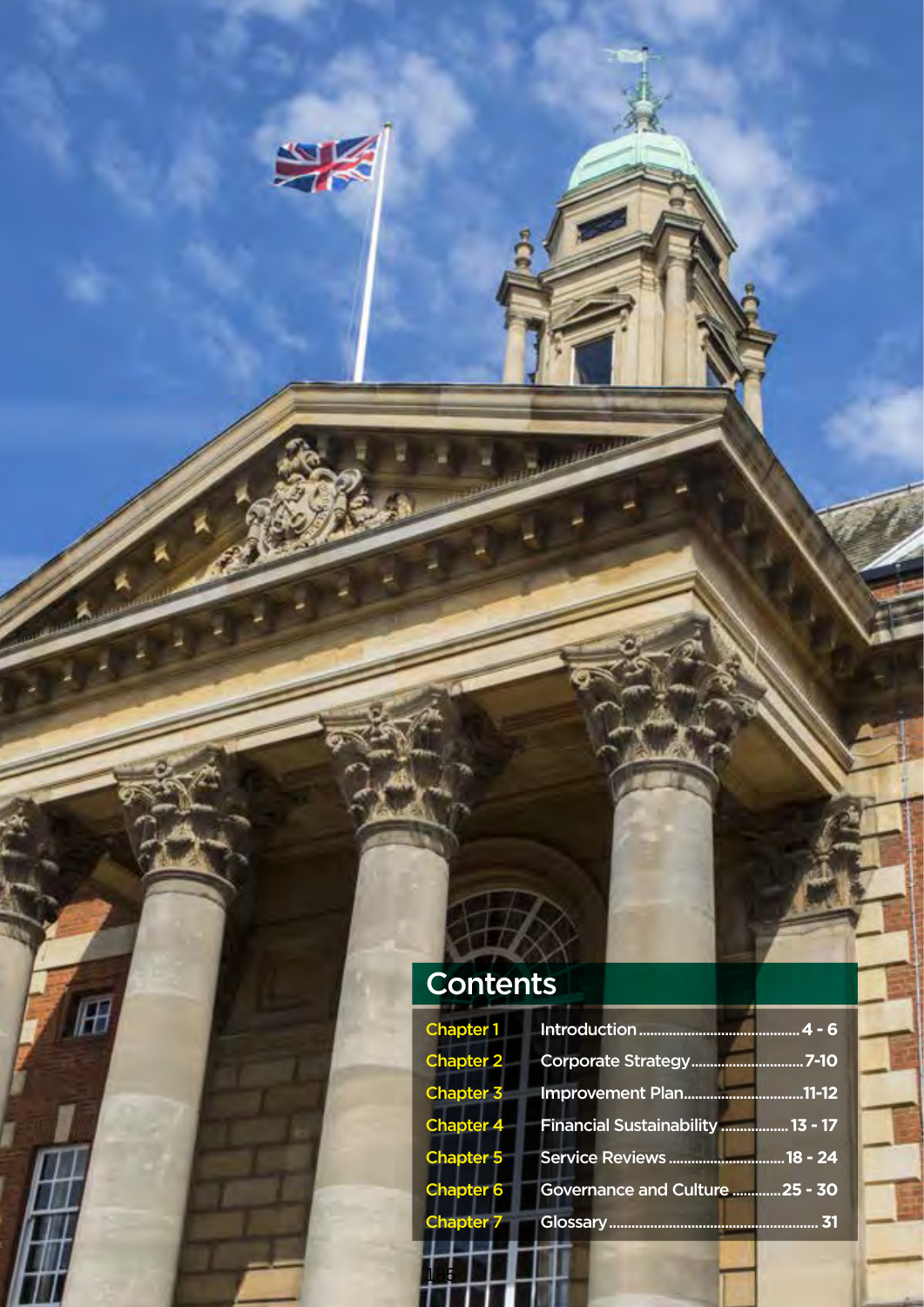## Introduction

**Peterborough City Council is one of the councils that requested Exceptional Financial Support (EFS) from Government during 2020. A condition of this support was that the Department for Levelling-Up, Housing Communities (DLUHC) and the Chartered Institute of Public Finance and Accountancy (CIPFA) would undertake reviews of the Council's governance and finances during the summer of 2021. The DLUHC-commissioned reports on finance and governance matters were published in early November 2021 and the Council has acted swiftly in setting-up an Improvement Panel whose composition reflects a wide range of skills and experience from across the sector.**

**This is a critical juncture for the Council. We consider financial stability, through the Council's own resources, must be the number one priority for the new administration for the next twelve months supported by a new Chief Executive who will create additional senior management capacity and lead the work on improvement, driving forward a culture of the Council living within its means and focusing on its priorities.** 

We need to achieve a sustainable balanced budget, in the context of a refreshed Council Strategy that will set the direction for the Council with transparent, effective, and efficient decision making and with regard to the limited resources that are available to us to deliver this on behalf of the people of Peterborough. Being more fiscally resilient is a key tenet to this improvement journey and the Improvement Plan is closely aligned to our short- and medium-term financial priorities.

We are committed to ensuring that we continue to deliver the quality statutory and day-to-day local services that help keep the City safe and clean, and that we work in partnership with the communities we serve to build a prosperous City that offers residents the opportunity to realise their potential. To do this we will set a balanced budget plan for 2022/23 in the next two months and will publish a multi-period Medium-Term Financial Strategy during 2022/23.

Delivering improvement and changes within a well understood and pragmatic financial framework is a nonnegotiable part of this plan and financial grip and holding individuals to account will form the cornerstone of our new culture. We will expect managers, staff and Members to be open to scrutiny and challenge around what we do, how we do it and what it costs to deliver at all times. We will empower and resource the organisation to deliver against the Improvement Plan and will hold people to account if commitments to deliver are not met. We will drive culture change through a set of simple and measurable indicators.

This two-year Improvement Plan is structured into six-month planning and delivery windows: keeping focus on delivering the things that matter whilst readying the organisation for the things that need to be delivered in the medium term. We will weigh up potential changes on the basis of whether they improve outcomes and at what cost. We will not make change for change's sake. Equally, we will not rule out any options for change that could help improve outcomes. We will keep an open mind even where options might be uncomfortable.

The plan is built on three key themes which will be monitored, measured and reported within a rigorous programme management framework with a clear focus on delivery:

#### **THEME 1: FINANCIAL SUSTAINABILITY**

Achieving financial sustainability relies on us setting a balanced budget for 2022/23, delivering on our savings and transformation plans, delivering sharper focus on collective and individual fiscal responsibility and accountability ensuring that we deliver on our priorities. This will mean taking bold decisions to turn off the things that are no longer "core/can't afford" as we constantly challenge ourselves on how we spend every penny of the Council's money.

#### **THEME 2: SERVICE REVIEWS**

We need to urgently review all our activities, including statutory & key services, our contracts and our assets. We have initiated a series of service deep dives starting in Adult's and Children's Services and will continue this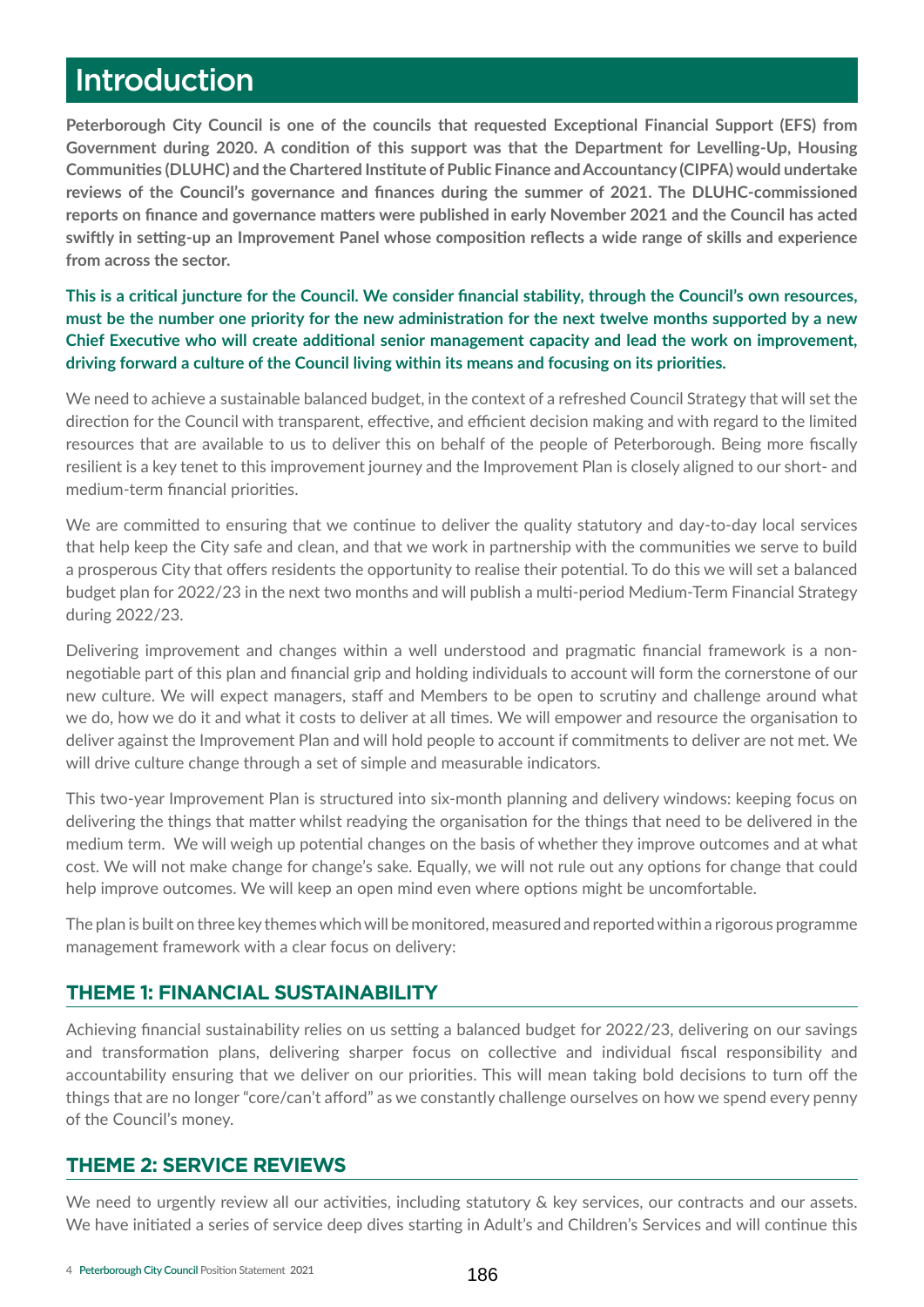programme of review into mid-2023. The reviews are focused on identifying opportunities for efficiencies using external challenge and the outcome of the reviews will generate options and recommendations for doing things differently. We will manage these reviews using an agile approach so that we can agree and deliver changes as new opportunities and alternative ways of working present themselves. We have to have the ability to make change happen more rapidly.

#### **THEME 3: GOVERNANCE AND CULTURE**

This section describes how we will manage the Improvement Plan with the support of the Improvement Panel and associated partners. We will refresh our Corporate Strategy and key policies. We will adopt stronger fiscal and delivery disciplines where individual accountability will be at the heart of our new ethos. We will only change the organisation if we are clear on what has to change, by when and to what standard.

To deliver against these themes, leaders throughout the organisation will have to demonstrate a high level of fiscal self-awareness, emotional intelligence, and subject matter expertise. We must all continue to challenge each other and the status quo, call out things that we think are wrong and be pro-active, seeking out opportunities to innovate and improve.

Officers and Members of the Council are committed to remaining transparent and welcoming of external challenge and scrutiny. We have been open about our financial situation and have worked hard to try and address the significant financial challenges we face. However, we know we need to do more. **We recognise that the capitalisation directive from national Government should only be agreed once we have exhausted all alternative actions to provide a balanced budget for 2022/23.** 



In 2019, the Council started an extensive Financial Improvement Programme and specialist consultants were engaged to provide rigorous challenge to the Council's baseline position and forecast, and to bring in best practice examples of service transformation and savings. From this, we identified £11m of potential savings for 2021/22 against a £14m budget gap. The COVID-19 pandemic has delayed some activity. We know that with the assistance of transformational funding, reduced capital spending and the enhancement to reserves from a release of its remaining non-service delivery assets, Peterborough has the potential to be sustainable in the short to medium term.

Next year's budget will need to be tactical, addressing the immediate financial structural issues that we need to rectify. External expertise and internal capacity have been increased to develop transformation and budget options to deliver savings in 2022/23. Our improvement programme will also be supported with capacity from CIPFA which has started to examine all major areas of spend across the Council.

**Beyond 2023, we expect our budgets (and our MTFS) to become sustainable.**

Councillors have ambitious plans, including support for the new University and a programme of housebuilding and other growth-based activities. But these initiatives need time to make an impact, particularly in light of the impacts of the pandemic on our City and citizens. They will not solve the immediate financial challenges that the Council faces. Following the May 2021 elections, a newadministration has been formed with a newdetermination and willingness to resolve the short- and longer-term financial situation by taking difficult decisions now.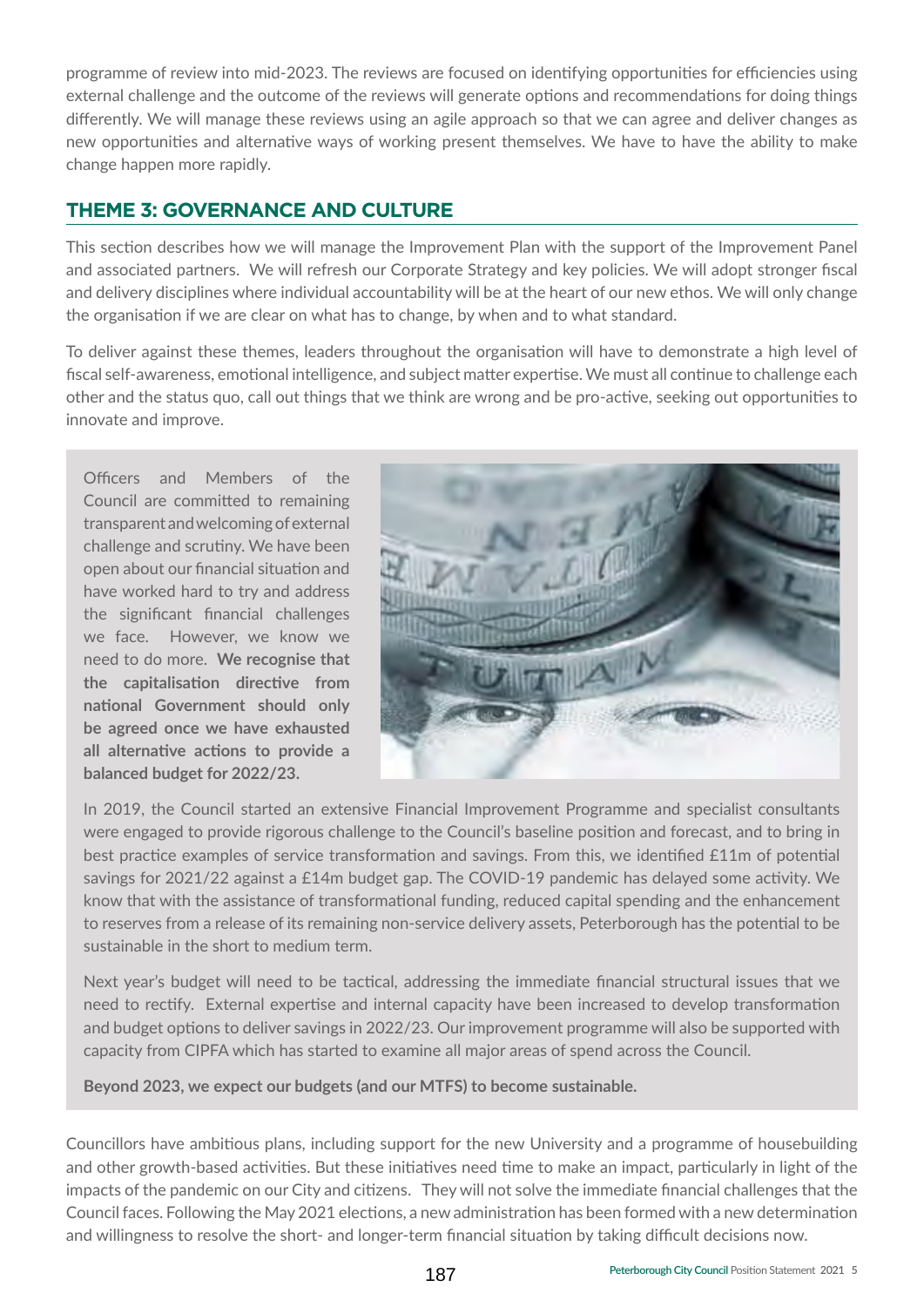To support the cross-party collaboration that is necessary for hard decisions to be made and key priorities to be agreed, we have established a cross-party Financial Sustainability Working Group which meets on a regular basis to review improvement opportunities. This group will also hold officers to account for delivery of the Improvement Plan and will report directly to the Improvement Panel and Full Council.

The whole organisation has worked incredibly hard through the pandemic and there are, unsurprisingly, signs of change inertia. To address this, we urgently need to change our narrative and reframe it to harness the motivation of staff to ensure the whole organisation has a renewed focus on addressing the significant financial challenges that lie ahead. The improvement and transformation journey will require a huge effort form the whole organisation - Members, senior managers, our workforce, and our delivery partners.

We have responded quickly to recent reports into governance and financial matters and have adopted a spirit of partnership working and collaboration with DLUHC to date. This dialogue will continue during the improvement period over the next two years. We look forward to receiving additional support from the non-executives who will form the Improvement Panel and CIPFA and the insights on best practice they will bring. We will identify and allocate the necessary resources from our own teams to take on this best practice and deliver the required recovery and improvement.

The Improvement Plan is a live document with the two-year plan being split into six-month planning windows, with the immediate six months being set out in detail, while maintaining a view of the longer-term planning horizon. We have finite resources, and we need to target them to focus on making changes to our delivery model where we can deliver the best return while continuing to live within our means.

**Delivering this plan will lead to real and positive change, with lessons learnedbeing applied to make Peterborough City Council a stronger and financially sustainable organisation.**





![](_page_5_Picture_7.jpeg)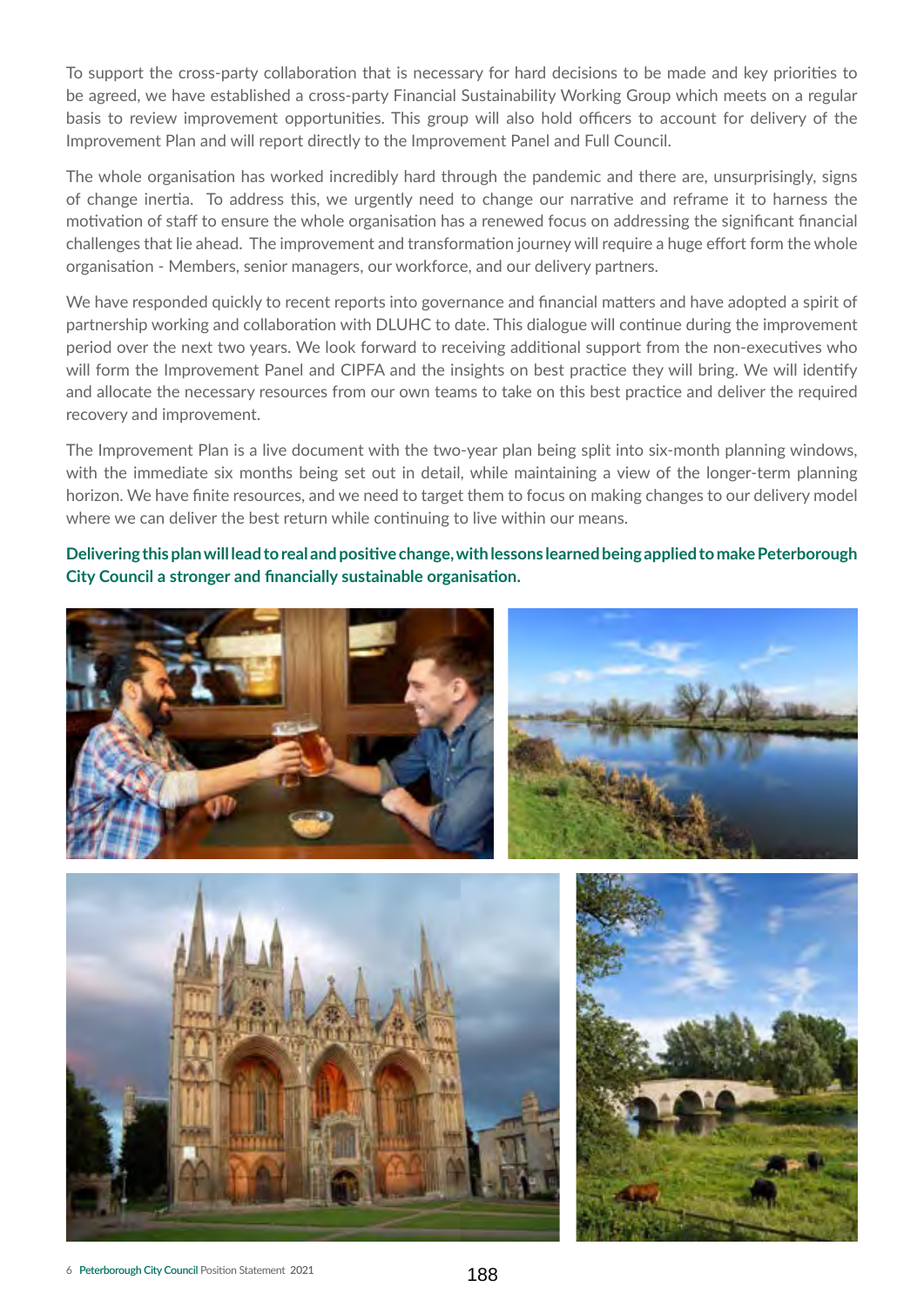![](_page_6_Picture_0.jpeg)

### Corporate Strategy

**The council needs to refresh its Corporate Strategy for the period 2022-2025. This work will be developed in two parts. Part one, which is described here, will be an 18-month tactical strategy for the period January 2022 to July 2023 with a focus on reaching financial sustainability. This will underpin the Improvement Plan which will capture activity to deliver.** 

**Part two will be developed during the first three to six months of 2022 and will set the longer-term ambition and vision for the council and City. This refreshed Corporate Strategy 2022-25 will replace the draft Corporate Strategy which has been in consultation since the spring of this year. Both parts of the refreshed strategy will respond to reports from CIPFA, DLHUC and the Local Government Association and in consideration of the context in which the Council must now operate.**

**The 2022-2025 Corporate Strategy is an opportunity for the Council to set out a positive vision for the area, with a longer-term revised policy framework that clearly articulates our priorities and purpose to citizens, businesses, partners, and other stakeholders. To develop this vision, the Council will work alongside partners, business and the residents of Peterborough to consider the priorities for the City and the contribution that everyone is able to make.** 

**Both parts of the strategy will focus on the core and statutory services that meet the needs of citizens, particularly in light of the impacts of the pandemic. All service plans will be reviewed to ensure that activity and performance measures are directly related to delivery of priority outcomes laid out in the Corporate Strategy. Activity that is not directly related to the new Corporate Strategy will be stopped.** 

**The strategy will pay careful attention to identifying and meeting the needs of residents now and in the future, acknowledging that Council may not always be the solution. There are huge strengths, assets and resources across Peterborough many of which sit in partner organisations, business and communities. The Council must play its part in bringing people together and leveraging these resources around the key priorities for the City.** 

**"It is clearthat we are a council that can achieve what we set our mind to do. We have been highly successful in attracting external funding and have worked tirelessly to support residents throughout the pandemic.** 

**There is an exciting future ahead for the City and this two-part corporate strategy will help us with the decisions we need to make in the short term, so that we can be ambitious in the longer term and have the funding and tools we need to make future investments.**

**I have already started to establish a more 'listening' and collaborative culture inside and outside the council which has been welcomed by partner organisations and, together, we are already driving the strong recovery of our City, from the Embankment redevelopment to delivery of a new University.** 

**You will see that this Council remains committed to ensuring that Peterborough is a place where residents are proud to live, work and grow up. "**

**Cllr Wayne Fitzgerald, Leader of Peterborough City Council.**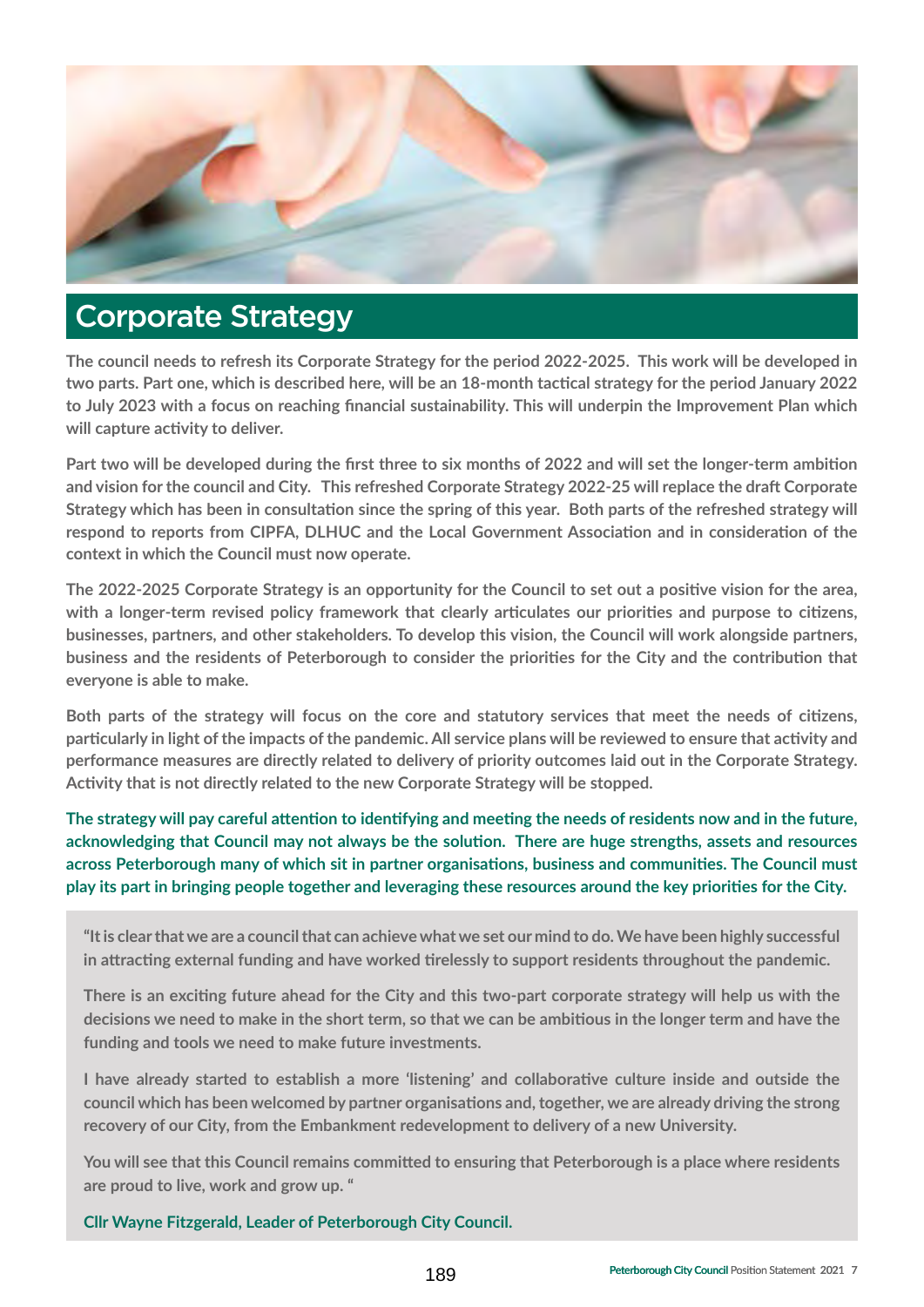# Corporate Strategy Part One

**Years of austerity measures, reduced funding from Central Government and rising demand for Council services, coupled with recent the COVID-19 pandemic has accelerated our already stressed finances to the brink.**

The previous strategy set out a vision for a safe, vibrant, and growing City. A place to live, work and visit where everyone can thrive and feel welcome. Our commitment to this long-term vision remains as strong as ever and our ambition for the city and its people is unchanged. But we must immediately address the serious issues raised in these recent reports and adjust our plans over the next 2 years to ensure future sustainability.

We have developed an Improvement Plan to drive the work we need to do and the decisions we need to make to reach sustainability. The plan will also provide assurance to the Government that Peterborough City Council's response to the Governance and Finance Reviews of the Council is positive and being undertaken at pace.

We have also established an Independent Improvement and Assurance Panel which will provide external advice, challenge, and expertise to Peterborough City Council and hold us to account for the delivery of our Improvement Plan.

We recognise that, if we are to achieve our aims and live up to our aspirations for a successful Peterborough in the future, we must rethink what we do and how we do it today. This document sets out our ambition and our revised priorities.

#### **We will be a well governed council which ensures delivery of the right services for those that need them in an efficient, cost effective and sustainable manner.**

We remain committed in ensuring that **Peterborough is a place where residents are proud to live, work and grow up in.** We will act now to ensure that in the longer term we are a financially and environmentally sustainable council which is well positioned to make Peterborough a place where:

- We have a greener, cleaner City with safe, friendly and healthy neighbourhoods.
- There are first rate futures for our children & young people, with quality support for adults, older and disabled people.
- We support and enable people to do more for themselves, for each other and for their communities
- Our City grows in a sustainable and fair way to create job opportunities and address poverty. As we grow, we will invest in the quality and availability of housing.

We will review all our delivery, budgeting, resourcing and performance activities and focus on the best quality core services we can afford.

This first 18-month tactical strategy for the period January 2022 to July 2023, is at the heart of our Improvement Plan and will focus on three key areas: reaching a sustainable financial model by 2023, how we will deliver services now and, in the future, and strengthening our governance and culture.

#### **FINANCIAL SUSTAINABILITY PRIORITIES**

- That we manage our finances in a sustainable way to help us reach a strong financial position in the medium term, and continue to deliver the well-planned, modern, effective and value for money public services that local people expect.
- That we develop a four-year MTFS for 2023-27, reflecting the outcome of a root and branch review of all of our services, and the forecast resources available to the Council.
- That our budget process links clearly to outcomes for residents in Peterborough, rather than being based on the Council's existing structure and services.
- That we carefully manage our capital and investment programme, reduce external borrowing, and generate more capital receipts through disposing of assets that are no longer needed or by using assets to generate income.
- That our council-owned companies, have appropriate financial, governance and management arrangements which drive up quality and provide value for money.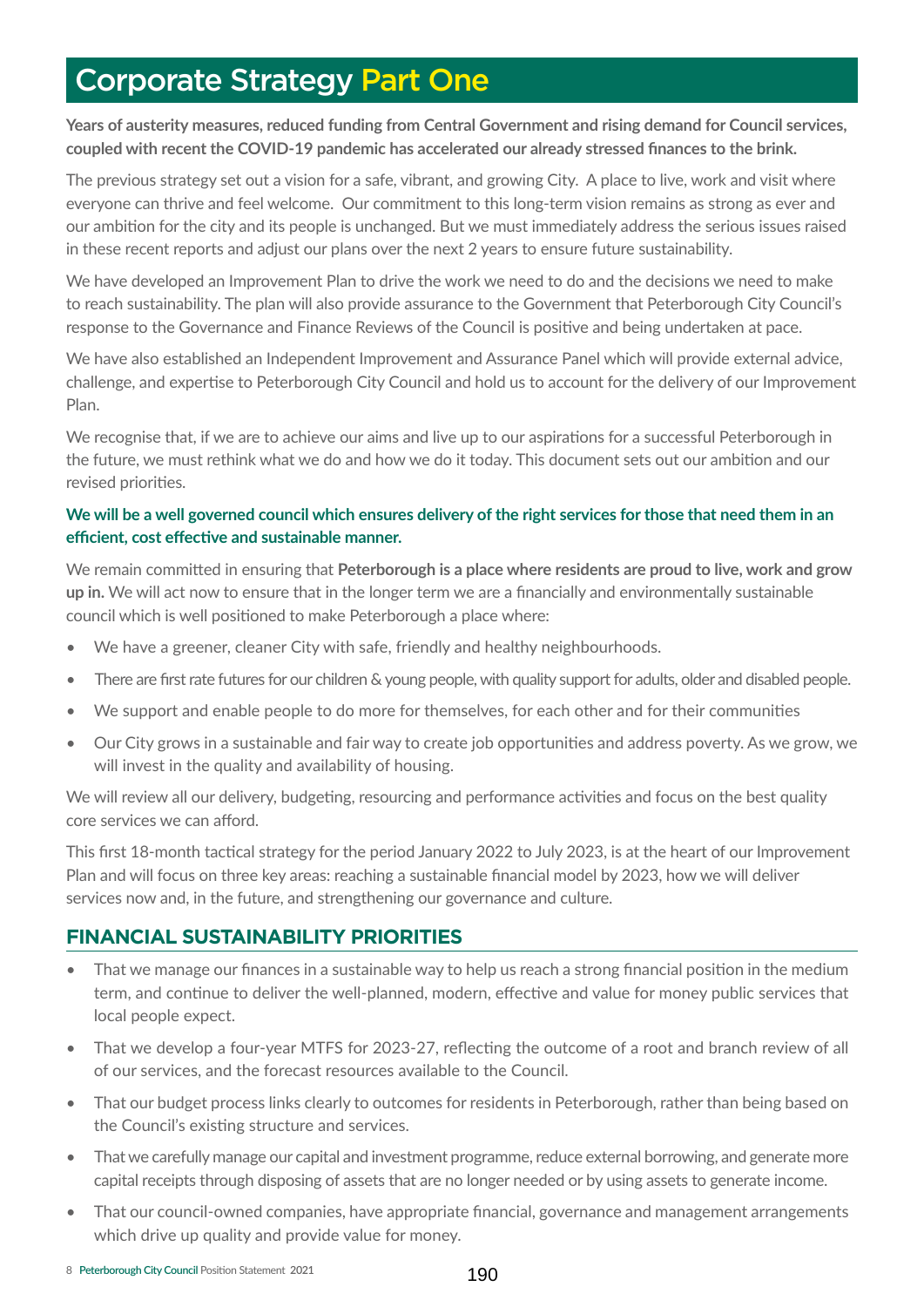#### **TO DELIVER THIS, WE WILL**

- Robustly manage our Capital programme and Investment programme, reduce borrowing and generate more capital receipts through disposal of assets that are no longer needed.
- Optimise the use of our assets to support service delivery to meet the needs of our residents and businesses and support the delivery of our outcomes
- Review our council owned companies to ensure appropriate financial, governance and management arrangements are in place
- Align our outcomes for Peterborough and the ambition of the Council with the resources available to us.
- Establish a planned and sustainable budget framework to ensure that the activities within it are affordable within the resources available to us in the medium to long term.
- Increase our commercial activity to ensure we are maximising revenue and minimising the cost to the taxpayer.
- Ensure that all external contracts we commit to get the best value for taxpayers' money.

#### **OUR SERVICE PRIORITIES**

- That the council services local people rely on can continue to be well planned and effectively delivered.
- That the council works with its partners and communities to make the best use of its limited resources and avoids unnecessary interventions and duplication.
- That we effectively deliver quality statutory services to ensure that vulnerable children are protected, and all children have the conditions for the best start in life.
- That our older and vulnerable adults can have a good quality of life and grow old with dignity.
- That the city works together as one to address the climate emergency, getting us on the path to net zero emissions by 2030.
- That our local services that help keep the city safe and clean continue to be delivered well, and that we work in partnership with the communities we serve to build a prosperous city that offers people the opportunity to realise their potential.

#### **TO DELIVER THIS, WE WILL**

- Undertake a comprehensive review of our services, including how we manage current demand, encourage independence and intervene early where we need to.
- Model future demand pressures and costs alongside a forensic review of expenditure.
- Focus on providing the best quality core services we can afford whilst continuing to target provision effectively, so that the right services reach the right residents at the right time.
- Deliver on our commitment to make the council's activities net-zero carbon by 2030 and to support the city to achieve the same.
- Organise ourselves so that our available resources are used effectively to meet need in a cost effective and sustainable way that improves the quality of life and reduces inequalities.
- Continue to build strong relationships and work in partnership with local people, communities, businesses and partners to ensure we work together effectively in our commissioning and delivery of services.

#### **GOVERNANCE PRIORITIES**

- That there is shared commitment by all Members in Full Council, strong and decisive leadership by Cabinet, constructive and well-informed scrutiny, and inquisitive and challenging audit, enabling the Council to fulfil its ambitions for the city and its duties to the public.
- That public funds are managed responsibly and used to respond to current needs and invest for the future.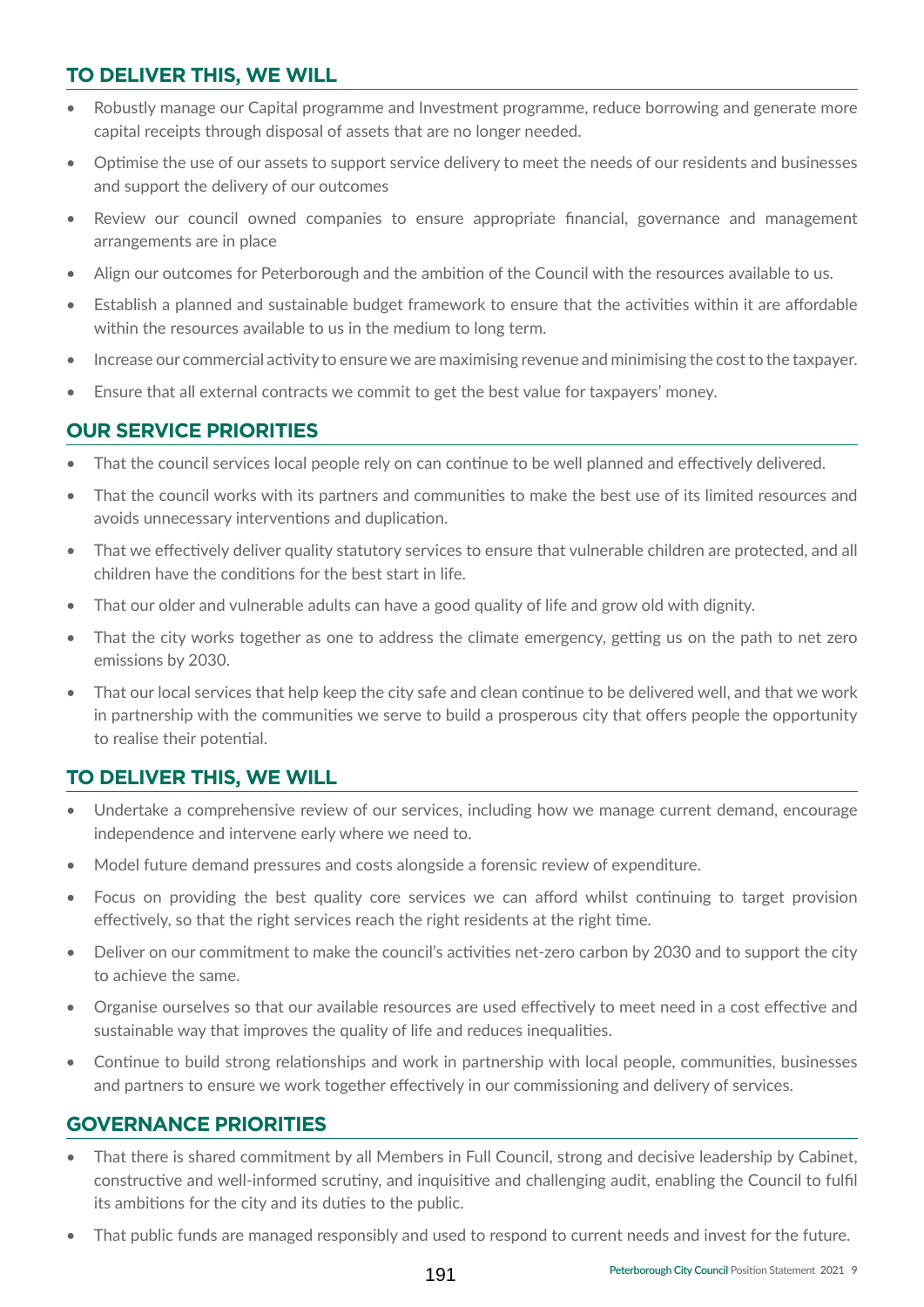- That there is cross party, collaborative work to reach a sustainable future for the Council and City.
- That the principles of good governance are well understood, accepted and put into practice routinely by all Members.
- That our Performance Management Framework provides clear accountability forthe delivery ofthe outcomes in the Corporate Strategy and is effective in managing performance across the organisation.

#### **TO DELIVER THIS, WE WILL**

- Establish and embed a strategy for Member development particularly in relation to their roles on audit and scrutiny
- Review existing governance structures to see if improvements can be made.
- Ensure that the principles of good governance are shared, discussed and adopted.
- Undertake a workforce development programme to help our officers and councillors build on their strengths whilst also developing the new skills and experience needed to support the city council, citizens and city over the long term.
- Scrutinise 'performance' in the broadest sense, rather than focusing only on traditional measures such as output indicators and progress on delivering service plans.
- Develop a longer-term revised policy framework that clearly articulates our priorities and purpose to citizens, businesses, partners, and other stakeholders.
- Use evidence and external expertise where needed to drive our decision making, ensuring the decisions we take are well-informed by a diverse range of views, with clear accountability for decisions, and made transparently and openly for the benefit of the public we serve.
- Strengthen good practices in transparency, reporting and audit to deliver effective accountability.

**Focus and effort across these three areas will help us to address some of the biggest challenges the Council and the City faces, whilst continuing to deliver the modern, effective and value for money public services that local people need and deserve.**

![](_page_9_Picture_13.jpeg)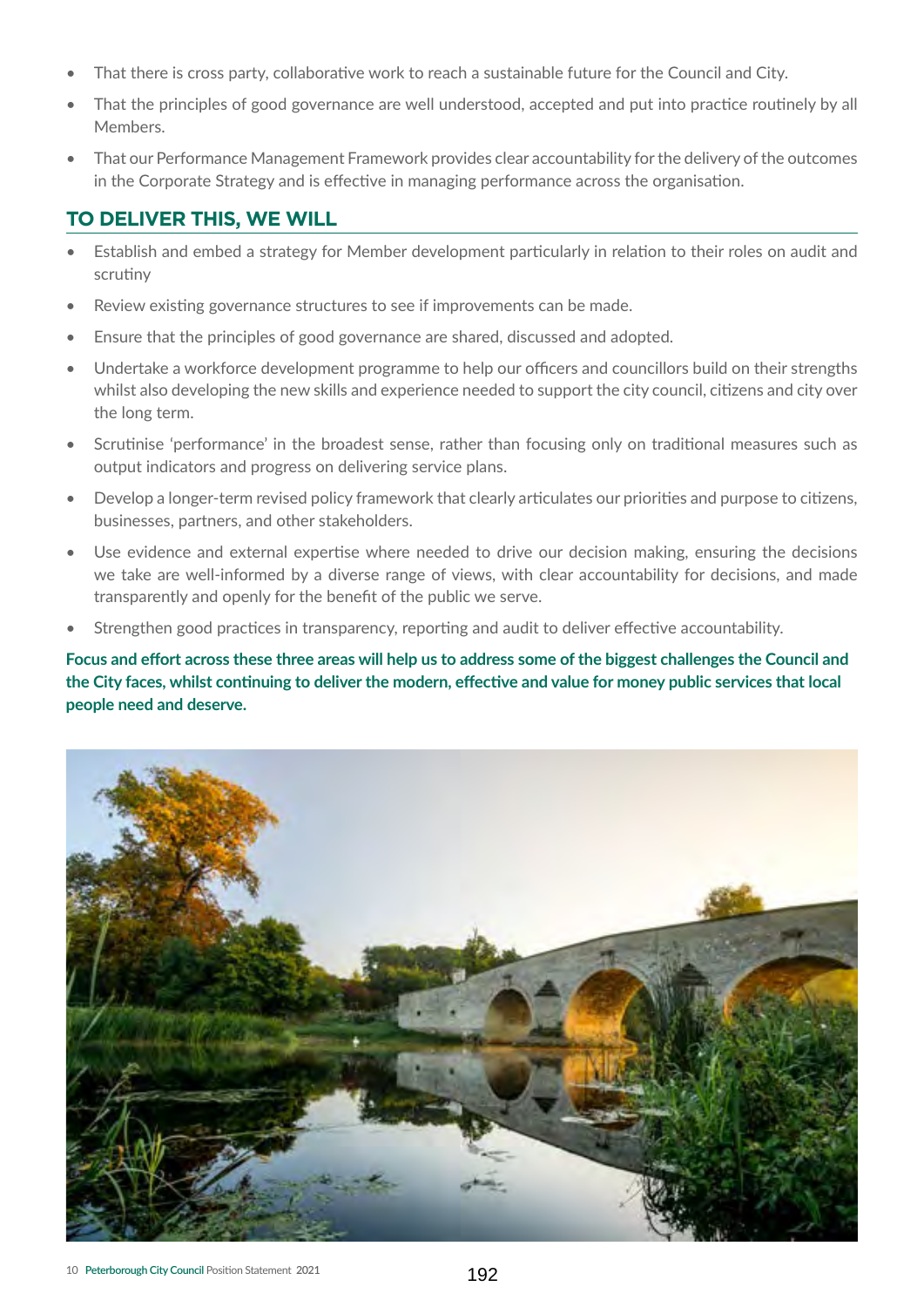# Improvement Plan - key deliverables in the first six months

| <b>Theme</b>             | <b>Workstream</b>                                                                    | <b>Key Deliverables</b>                                                                                                                                                                                                             | <b>Milestone</b>                                                              |
|--------------------------|--------------------------------------------------------------------------------------|-------------------------------------------------------------------------------------------------------------------------------------------------------------------------------------------------------------------------------------|-------------------------------------------------------------------------------|
| Corporate<br>Strategy    | <b>Part One</b>                                                                      | Short term, tactical Strategy informing<br>development of two-year Improvement Plan, with a<br>focus on reaching financial sustainability.                                                                                          | <b>Consultation</b><br>starts Dec '21                                         |
|                          | <b>Part Two</b>                                                                      | 2022-2025 Corporate Strategy, setting the<br>longer-term ambition and vision for the Council<br>and City                                                                                                                            | <b>Consultation starts</b><br><b>May '22</b>                                  |
| Financial Sustainability | <b>Medium Term</b><br><b>Financial</b><br><b>Strategy</b>                            | Restrict expenditure in 2021/22.<br><b>Set Revenue and Capital</b><br>budgets for 2022/23<br><b>Develop Medium Term</b><br><b>Financial Strategy 2023-2027</b><br>Develop and implement new<br><b>Financial Operating Framework</b> | <b>Nov '21</b><br>Nov '21 - Feb '22<br>Dec '21 - Sep '22<br>Mar '22 - Nov '22 |
|                          | <b>Assets</b>                                                                        | <b>Assets Disposal</b><br><b>Review of Assets Base</b><br>Develop and implement refreshed<br><b>Assets Strategy</b>                                                                                                                 | Dec '21 - ongoing<br>May '22 - ongoing<br>Mar '22 - Jul'                      |
|                          | <b>Capital</b><br><b>Programme</b>                                                   | <b>Review of the existing Capital Programme</b><br>Develop and implement refreshed Capital<br><b>Strategy</b><br><b>Balance Sheet management</b>                                                                                    | Dec'21 - Mar'22<br>Jan '22 - May '22<br>Dec '21 - ongoing                     |
| <b>Service Reviews</b>   | <b>Initial</b><br>deep dives<br>into areas<br>identified<br>by CIPFA<br>benchmarking | <b>Adults</b><br><b>Childrens</b><br><b>Housing and Planning</b><br><b>Communities</b>                                                                                                                                              | By Jan '22<br>By Jan '22<br>By Feb '22<br>By Feb '22                          |
|                          | <b>Outcomes</b><br><b>Based Service</b><br><b>Reviews</b>                            | Develop methodology and timeline for<br>outcomes-based reviews                                                                                                                                                                      | <b>Feb '22</b>                                                                |
|                          | <b>Revised</b><br>target<br>operating<br>model (TOM)                                 | Create the structure for a new TOM, including<br>assessment of the TOM design principles against<br>revised/new service delivery options.                                                                                           | <b>Feb '22</b>                                                                |
|                          | <b>Contract</b><br><b>Reviews</b>                                                    | Complete the review of major contracts, bringing<br>in subject matter experts where required.<br>Ensure all contracts have a named contract<br>holder, who is suitably trained in contract<br>management                            | Dec '21 - Feb '22<br>Dec '21 - Jan '22                                        |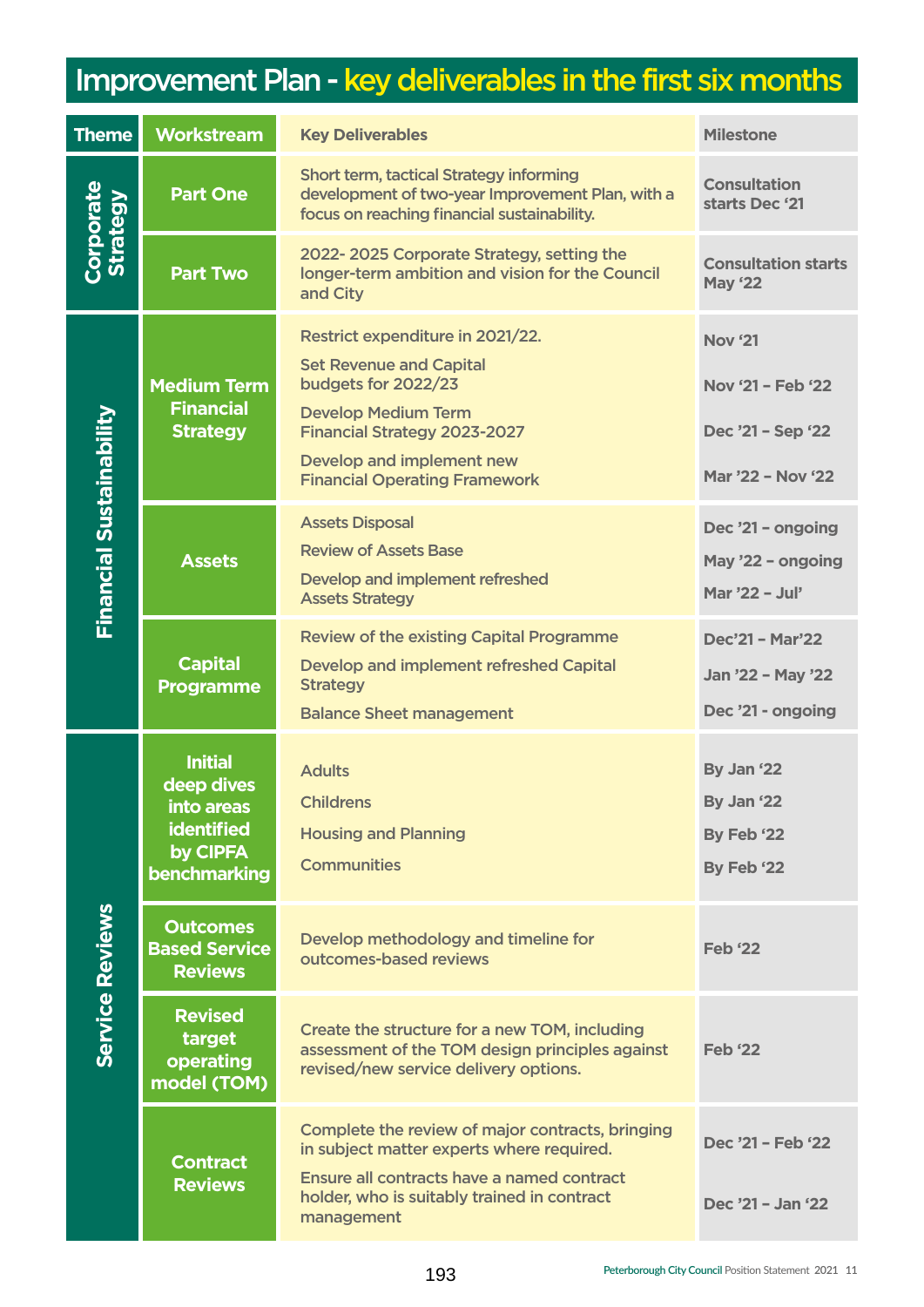|                                    | <b>Contract</b><br><b>Reviews</b><br>(continued) | <b>Ensure a Commissioning Strategy</b><br>exists for all services and sub-services<br>the Council delivers, either through an<br>external provider or in-house                                                                                                                                                                                                                                                                                                                                                                                                                                    | Jan '22 - May '22                                                                                  |
|------------------------------------|--------------------------------------------------|---------------------------------------------------------------------------------------------------------------------------------------------------------------------------------------------------------------------------------------------------------------------------------------------------------------------------------------------------------------------------------------------------------------------------------------------------------------------------------------------------------------------------------------------------------------------------------------------------|----------------------------------------------------------------------------------------------------|
| <b>Service Reviews (continued)</b> | <b>Review of</b><br>companies                    | <b>Review of existing Council companies</b><br>Review and implementation of new<br>group holding structure and Governance<br>arrangements for company oversight<br>New strategy for establishing service<br>delivery arrangements and company<br>creation                                                                                                                                                                                                                                                                                                                                         | Dec '21 - Mar '22<br>Jan '22 - Mar '22<br>Feb '22 - May '22                                        |
| <b>Governance and C</b>            | <b>Governance</b><br>and Assurance               | <b>Strengthening Audit committee including</b><br>recruitment of independent members of<br>the audit committee<br>Strengthen the skills and approaches of<br>members of the Scrutiny Committees<br>through additional training.<br>Make the necessary changes to our<br>Constitution to incorporate the role of the<br><b>Improvement and Assurance Panel in the</b><br><b>Council's governance structures</b><br>Develop proposal to change from<br>elections by thirds to all-out elections<br>every four year.<br>Review existing governance structures to<br>see if improvements can be made. | Dec '21 - Jan '22<br>Dec '21 - Jan '22<br><b>Dec '21</b><br>Dec '21 - Jan '22<br>Jan '22 - Mar '22 |
|                                    | <b>Performance</b><br><b>Management</b>          | <b>Develop and embed Business Assurance</b><br>and Project Management Office function,<br>with responsibility for monitoring,<br>reporting and supporting deliver of this<br><b>Improvement Plan</b><br><b>Review performance management</b><br>framework and embed individual<br>accountability for delivery of this<br><b>Improvement Plan.</b>                                                                                                                                                                                                                                                 | Dec '21 - Jan '22<br>Jan '22 - Mar '22                                                             |
|                                    | <b>Capacity and</b><br>capability                | <b>Review of organisational structure</b><br>Six month delivery and resourcing plans<br>delivered for all workstreams in this<br><b>Improvement Plan</b><br><b>Additional capacity to deliver first 6</b><br>months of plan secured                                                                                                                                                                                                                                                                                                                                                               | Feb '22 - May '22<br>Dec '21 - Jan '22<br>By Jan '22                                               |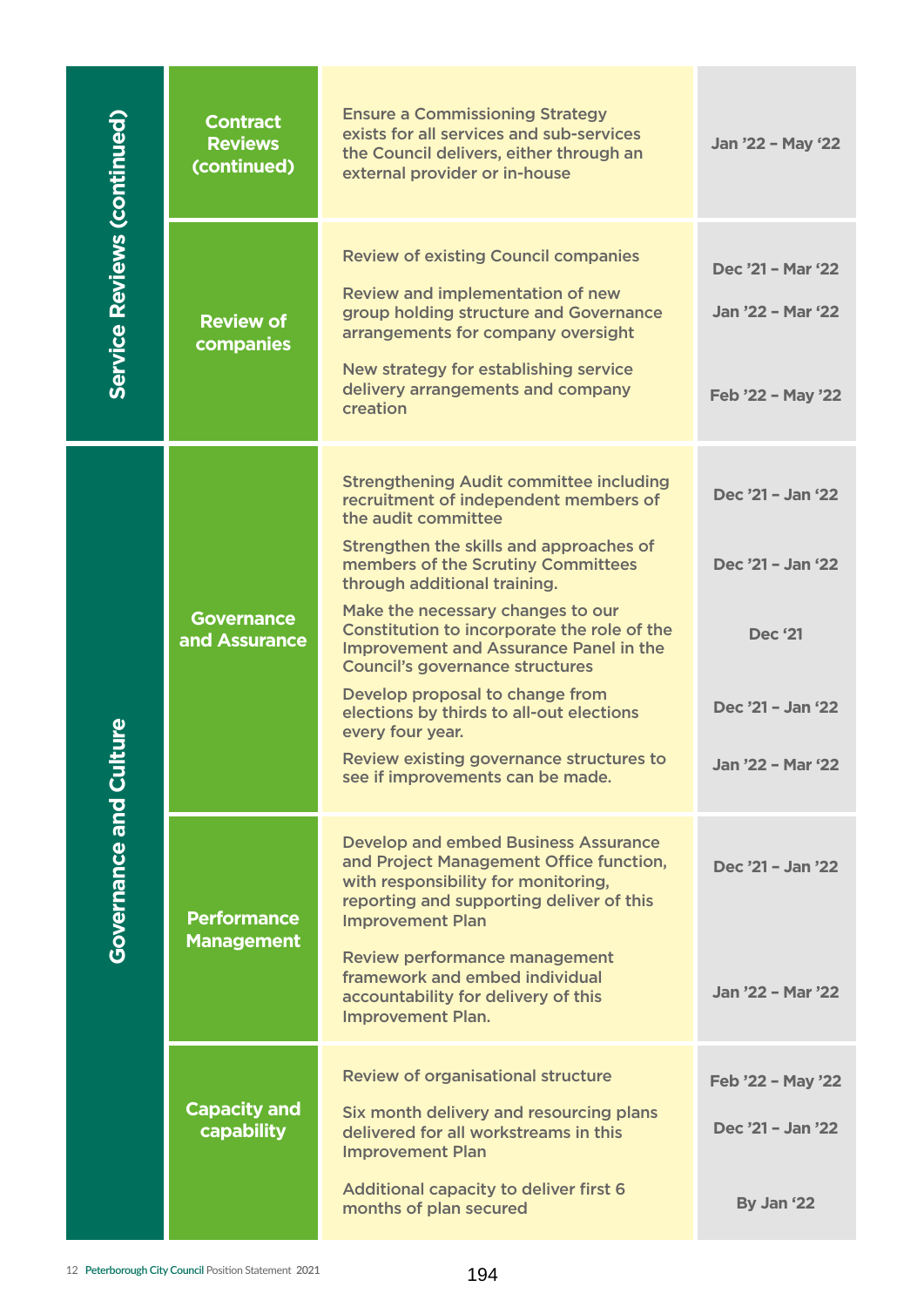# THEME ONE Financial Sustainability

#### **FINANCIAL SUSTAINABILITY WORKSTREAM 1 MEDIUM TERM FINANCIAL STRATEGY**

**The delivery of a realistic and robust Medium Term Financial Strategy (MTFS) is dependent upon a Council wide commitment from Officers and Elected Members to a fundamental change in how we work, how services are provided, and how we engage with, and provide for, our residents. The status quo will not work and would inevitably lead to direct Government intervention given that the money will simply run out.**

**There are four key work streams in this section which are vital to the delivery of a sustainable financial future for the Council. These are:**

#### **1. RESTRICTING EXPENDITURE IN 2021/22**

A moratorium has been introduced for the current year to ensure only essential expenditure is incurred in the remaining third of the year. This should produce an underspend which can either be used to roll forward as a one-off solution for 2022/23, or added to reserves, whichever is the greater assessed need.

#### **2. REVENUE AND CAPITAL BUDGETS FOR 2022/23**

Presenting a balanced budget for revenue that has a positive Section 25 assurance is a huge challenge. We will meet the challenge by:

- Fully establishing the unavoidable financial pressures our services will be facing, particularly as a result of the pandemic, and factoring those in the final budget
- Rigorously pursuing quick wins, including a review of our fees and charges
- Only including savings proposals that are rated Green or Amber for delivery on the traditional 'traffic-light' risk rating
- Using one-off monies as a last resort (e.g. capitalisation directive) unless for a very specific and one-off purpose (such as COVID-19 funding)
- Ensuring, wherever possible, that the need for short-term results for 2022/23 does not impede the opportunity for greater savings in future years
- The resulting proposals will be released for formal consultation on 21 January 2022, and will be considered by Cabinet on 21 February 2022, before being amended as appropriate and debated by full Council on 2 March 2022
- Financial Sustainability Workstream 3: Capital Programme, outlines the approach to the capital budget

#### **3. MEDIUM TERM FINANCIAL STRATEGY 2023/24-2026/2027**

Setting a genuine MTFS that will stand the test of time requires brave and innovative thinking. In our particular situation, it needs a root and branch review of everything we do, and how we do it. We will also need to consider how the fast-changing world of technology can play an increasing role in our engagement with residents, clients and customers. We accept that true and genuine transformation takes time, and money. Our MTFS will recognise that savings from transformation take several years to be fully realised, and so we may have to combine transformation savings with tactical savings in the shorter term. In order to arrive at a four-year strategy, by September 2022, we will:

- Learn from others; examine best practice in other local authorities across all service areas
- Follow-up on the forensic reviews that are already underway in service areas
- Set a range of financial health indicators across the four years, that will effectively set parameters for spending that optimises our use of resources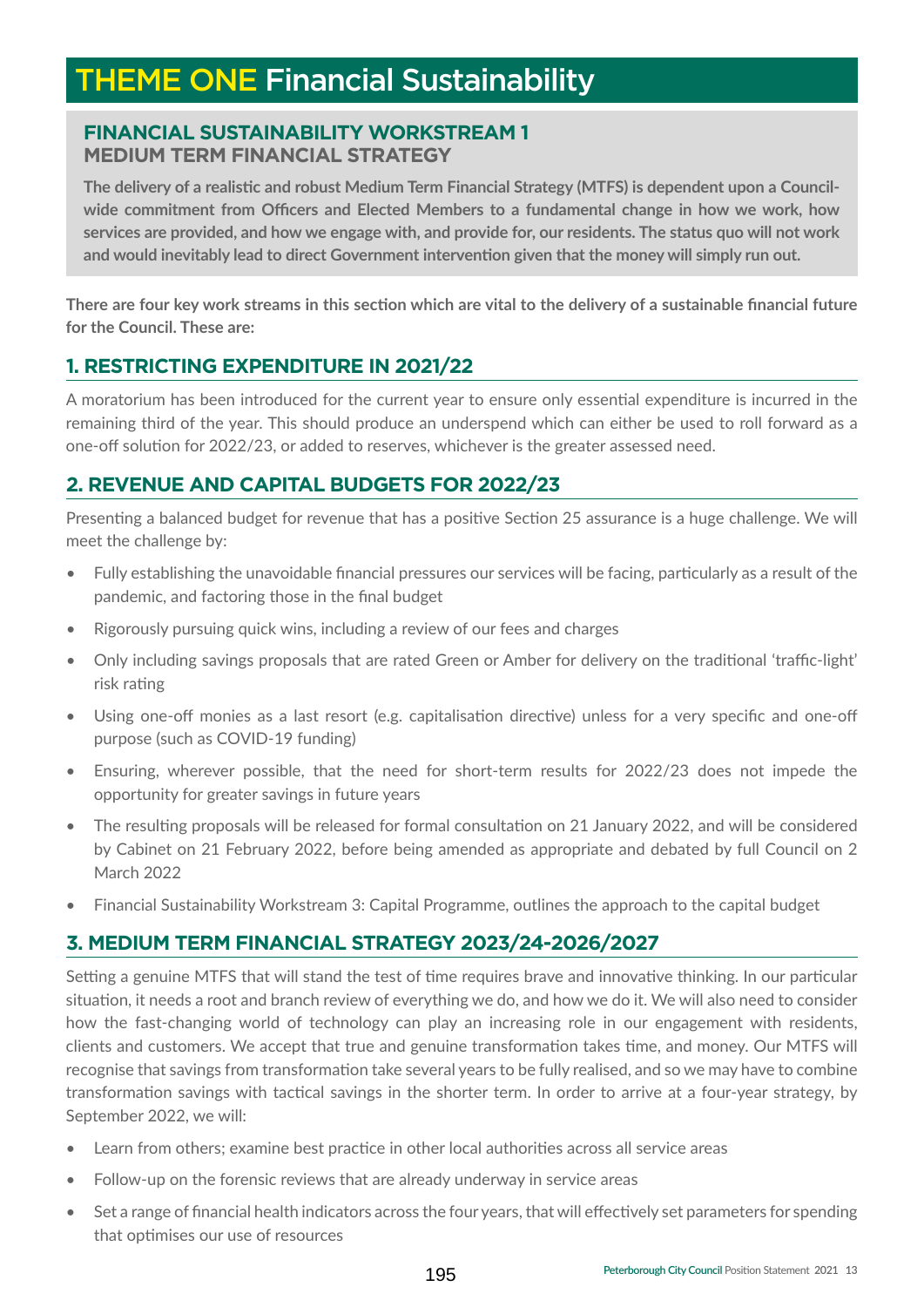- Development of key lines of enquiry that will be the basis for the aforementioned 'root and branch review' of services. This will include capital and our company holdings
- Review our attitude to risk and investment. We need to be mindful of our affordability envelope as well as our insurance (mainly financial reserves) against any of our risks materialising

#### **4. FINANCIAL OPERATING FRAMEWORK**

We will review all of our financial and budget procedures for both revenue and capital, by September 2022. This will promote good financial management and ensure ownership and accountability for effectively managing the Councils budgets, is front and centre of the organisation's priorities. It is only with this attitude and approach that the Council's will achieve financial sustainability. This review will result in:

- Adoption of budget setting procedures, that will be built on the principle of a bottom-up approach
- Financial Sustainability Working Group (Cross-party member group) monthly briefings
- Appropriate, effective and efficient levels of control on spending
- Accountability being unambiguous, with clearly stated consequences of failure eg budget managers overspending their allocation
- Improved in-year monitoring and reporting, and agile decision making

#### **KEY OBJECTIVES**

- An underspend in 2021/22 in order to bolster reserves
- A realistic and achievable budget for 2022/23
- Reduced reliance on one-off funding solutions
- A brave, bold and ambitious MTFS for 2023/24-2026/27
- A greater focus on sustainability and the longer-term
- Greater engagement and accountability with budget managers across the Council
- An appropriate and affordable attitude to risk

#### **KEY DELIVERABLES**

- A revenue and capital budget for 2022/23
- A sustainable MTFS for 2023/24-2026/27
- A revised risk appetite
- New Financial Operating Framework and procedure

#### **KEY RISKS**

- An underspend in 2021/22 is not delivered
- The 2022/23 budget has an unacceptable reliance on one-off funding
- Genuine transformation in service delivery is not undertaken in a timely manner
- Government fails to fully fund changes in legislation, such as social care reform
- Mitigations against these risks include;
	- Real-time monitoring in 2021/22 of discretionary spend lines, with immediate actions taken
	- Working up for further budget savings that can be delivered in-year in 2022/23 that were not sufficiently worked-up for inclusion in the approved budget in March 2022
	- Issuing of a S114 notice
- 14 **Peterborough City Council** Position Statement **2021**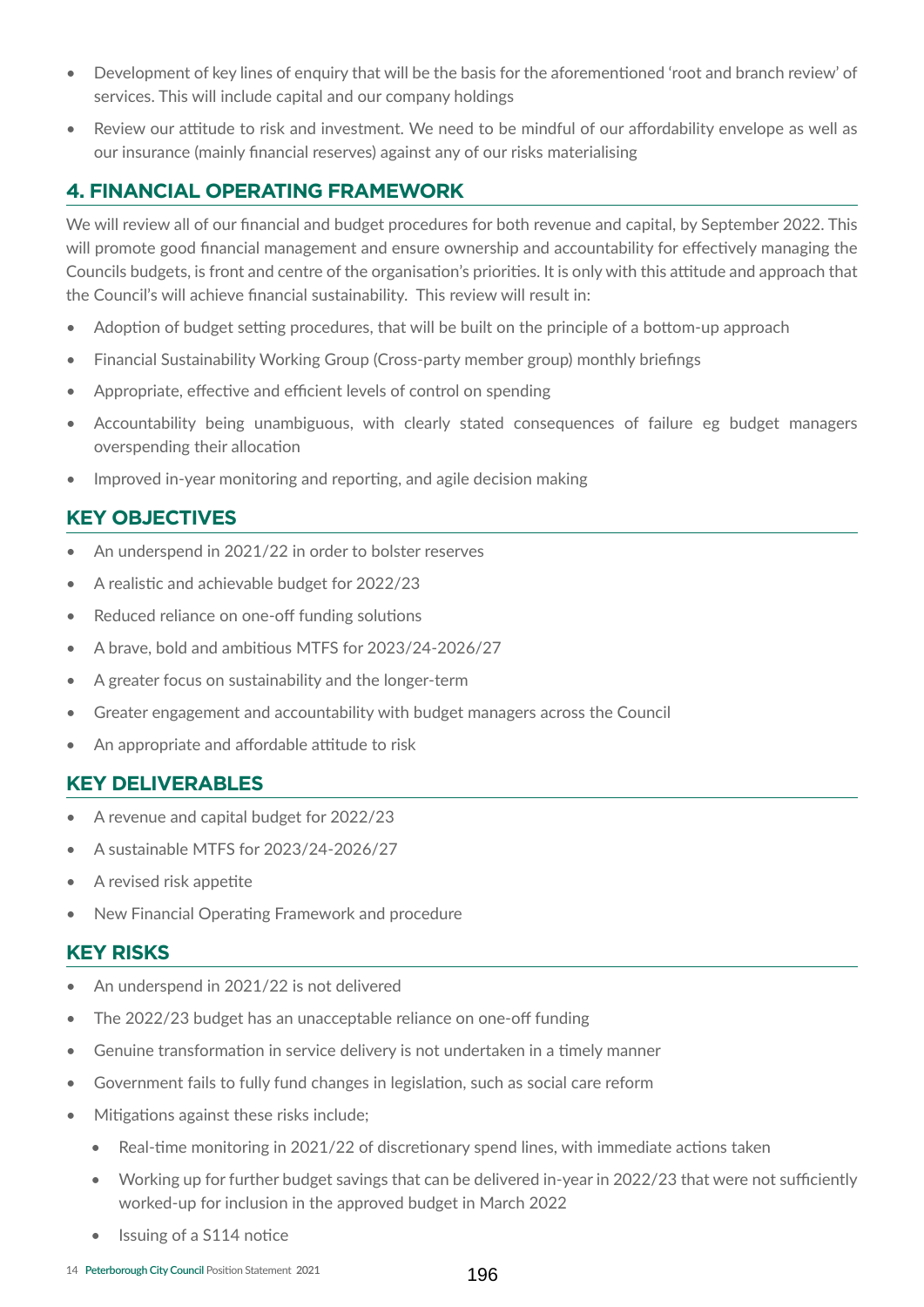#### **FINANCIAL SUSTAINABILITY WORKSTREAM 2 ASSETS STRATEGY**

**The CIPFA report recommended a review of assets to create a consolidated picture of all assets across the Council. At the moment, the Council holds a significant number of assets either on its own orthough partners and a new and ambitious strategy is needed to drive inclusive growth and financial sustainability.**

#### **1. REVIEW OF THE ASSET BASE**

Our updated Asset Management Strategy (AMS) will be based on asset rationalisation where there is no commercial, community or strategic case for retaining the property. In line with the MTFS theme the utilisation of assets will form part of the root and branch review of everything we do and how we do it. The changes to operating practices as a result of the pandemic have demonstrated the possibilities of reducing the use of physical assets while still providing services to residents, clients and customers. It is expected that the decision taken on changes to service delivery will make a number of operational assets redundant and this work will complement the Organisational Capacity and Delivery theme.

#### **2. ASSET DISPOSALS**

Receipts from asset disposals will be utilised to meet current commitments, provide additional cash flow into the Council to mitigate budget pressures of servicing past debts (in line with the key Financial Health Indicators referenced in the MTFS section), and if required to provide an alternative funding source for a transformational programme that delivers savings over the period of the MTFS subject to Government approval.

Any disposals must complywith the AMS and the Asset Management Plan. We cannot make short-term decisions that could harm future values. The sites which are recommended for sale will be disposed in accordance with Best Value to ensure the greatest value within the timescales set out in Workstream 1 – MTFS. This will ensure that only asset sales are 'at the right price' and will not be rushed into 'fire sales'.

**To achieve asset disposals we will:**

- Complete a review of our Asset Management Strategy and Plan
- Bring in a subject matter expert to see how we can add value to the existing estate
- As a result of the above, compile a list of possible disposals, and consider and manage the implications of each potential disposal such as
	- revenue loss.
	- maintenance liabilities, and
	- current and potential future issues which may affect valuations
- Where option appraisals are required an external property advisor will be commissioned
- Set up an effective project management to manage all asset disposal activities in accordance with the timescales of this Plan and MTFS and reporting in accordance with the governance of the Plan
- Mitigate any risk in asset sale realisation by continually reviewing and expanding the list of assets recognised for disposals

#### **KEY OBJECTIVES**

- To have an asset strategy that ensures value is maximised over the short, medium and long term
- To commission a report that identifies how we can maximise the value of our existing estate
- Compile a list of assets for disposal between now and March 2023

#### **KEY DELIVERABLES**

- An asset strategy approved by Council in July 2022
- A target figure for asset disposals in 2022/23
- Reduced liabilities, both revenue and capital, as a consequence of the asset disposal programme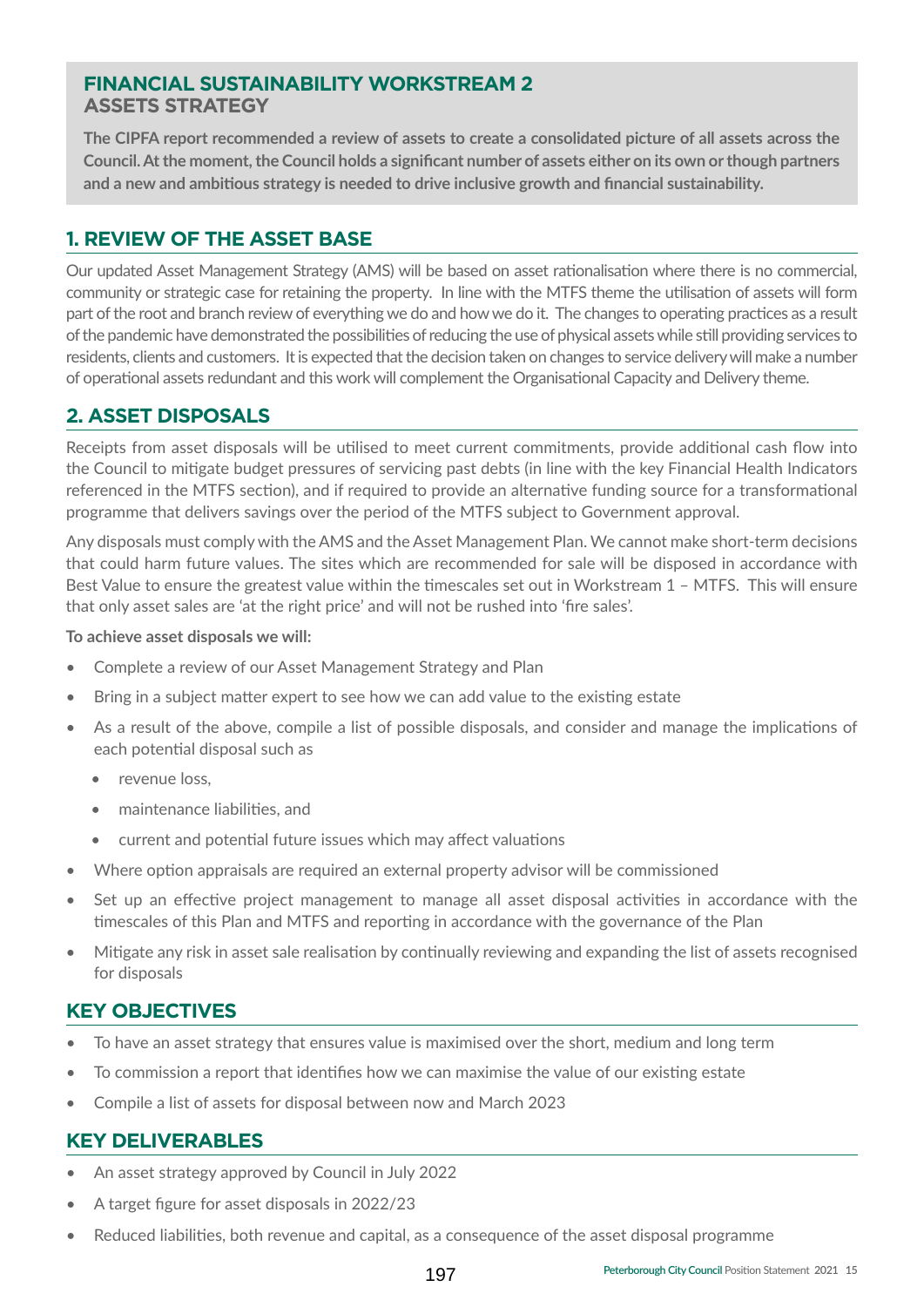#### **KEY RISKS**

- Capital receipts are not realised in sufficient quantum for 2022/23
- Assets are sold before their values are maximised
- The wrong assets are sold
- Revenue income or potential income is lost and cannot be replaced
- Condition surveys adversely impact on purchase price

#### **FINANCIAL SUSTAINABILITY WORKSTREAM 3 CAPITAL PROGRAMME**

**Peterborough Council has a high level of debt. The borrowing costs associated with that debt represent 16% of the 2021/22 revenue budget. This must and will be reduced overthe medium term. The 2020/21 Statement of Accounts, including internal borrowing, shows total debt at £598m. Total realisable assets held by the Council are shown at £368m.**

**There are historic reasons forthis position, such as investment in assets no longeron ourbalance sheet (academy schools) and investments in no-realisable assets (eg roads). This is not unusual, but it does mean that maximising our assets through service provision or disposals, is critical**

**Turning the debt to realisable assets ratio into a more positive and proportionate balance will take time. The following elements will be implemented:**

#### **1. REVIEW OF THE EXISTING CAPITAL PROGRAMME**

This is already underway. The Section 151 officer has issued an instruction to the organisation that 'the Council must stop all capital expenditure that is not legally required that is funded by Council Resources'. Interim controls have also been introduced until this Improvement Plan is approved and will remain in place until a revised Capital Strategy, developed as appropriate with our partners and the voluntary sector, with associated controls, is approved.

#### **2. CAPITAL STRATEGY**

A new Capital Strategy will be presented to Council in March 2022 for approval. This will be based around six basic 'rules':

- 1. No new borrowing unless failure to do so would result in a breach of our statutory duties (see next bullet)
- 2. Borrowing for projects that will result in future savings with a payback period of five years or less
- 3. Atwo-stage approval process: approval to plan (which allows a project to be included in the capital programme) and approval to spend (required before a contract is entered into that commits the Council to expenditure)
- 4. A prioritisation process based on need and financial benefit.
- 5. A review of the current governance and control framework
- 6. A review of funding sources

#### **3. BALANCE SHEET MANAGEMENT**

The level of debt, the cost of debt repayment, and the negative equity shown in the balance sheet are a big concern. The Asset Review section sets out our objectives for asset disposals, which will be used in part to repay debt. Whilst any debt repayment from receipts will reduce the future debt repayment costs (which will be one of our key Financial Health Indicators referenced in the MTFS section) it is unlikely to improve the negative equity situation (unless assets are sold for more than their book valuation). We will therefore only sell assets 'at the right price' and will not be rushed into 'fire sales'. At this stage however, we cannot rule out needing to use some capital receipts to support the 2022/23 revenue spend, subject to Government approval.

16 **Peterborough City Council** Position Statement **2021**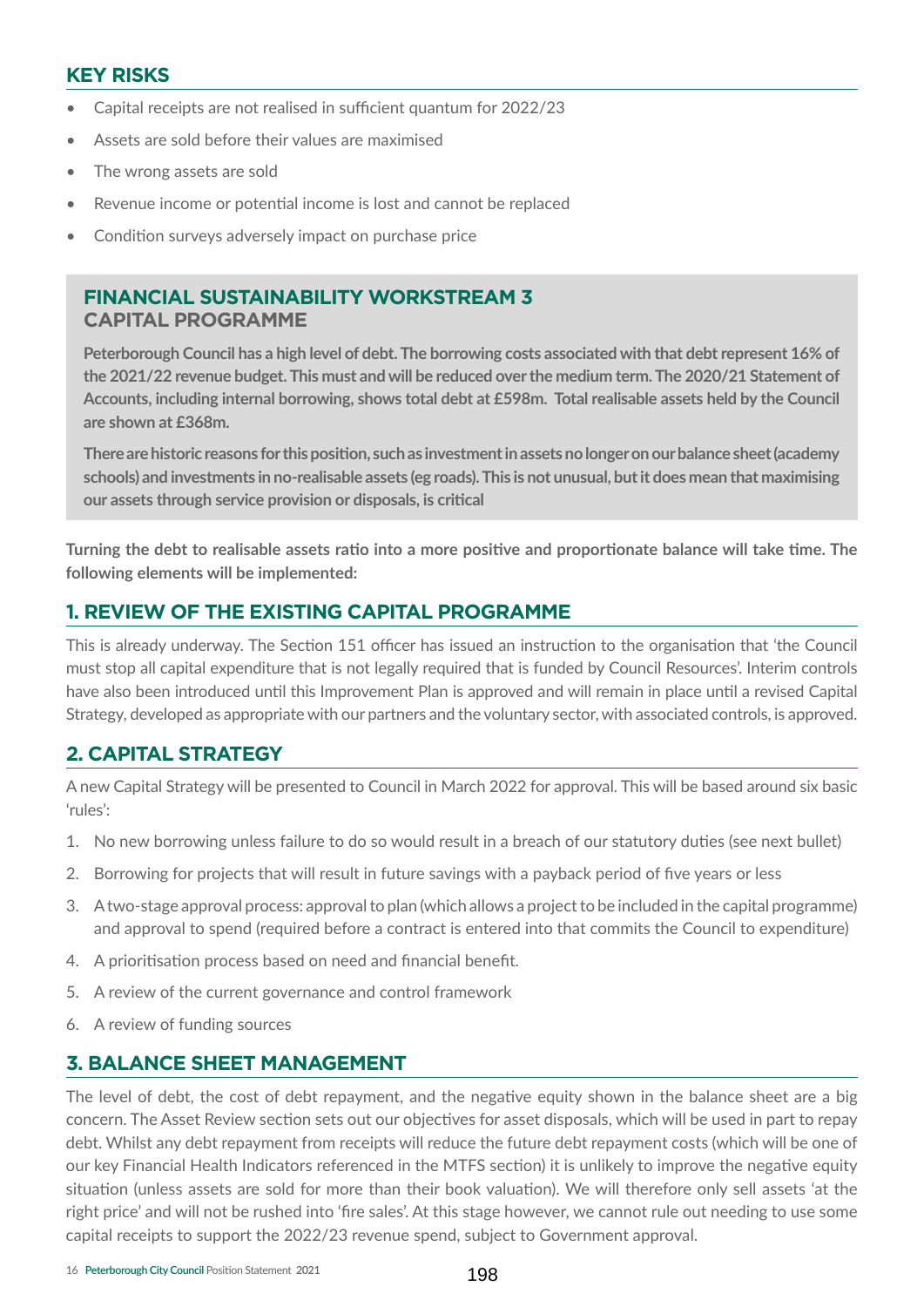#### **KEY OBJECTIVES**

- To review the existing capital programme to 'shrink to fit' affordability
- To reduce debt costs as an overall percentage of the revenue budget
- To have a Capital Strategy that reflects the perilous state of our balance sheet
- To have a capital programme that properly reflects the Capital Strategy
- To revisit the Asset Management Plan, to ensure we have the right assets in the right place, and that we have fully budgeted for lifecycle costs

#### **KEY DELIVERABLES**

- Propose a revised Capital Programme to Council in March 2022
- Propose a new Capital Strategy to Council in March 2022
- Ensure we have a fit for purpose process for agreeing and prioritising projects
- Present an updated Asset Management Plan to Council in March 2022, along with recommendations for an asset disposal programme (see Financial Sustainability Workstream 2 – Assets)

#### **KEY RISKS**

- Council does not adopt the March 2022 recommendations
- More debt is needed to meet our statutory obligations
- Inflation and supply adversely impacting on cost of materials and delivery of projects

![](_page_16_Picture_15.jpeg)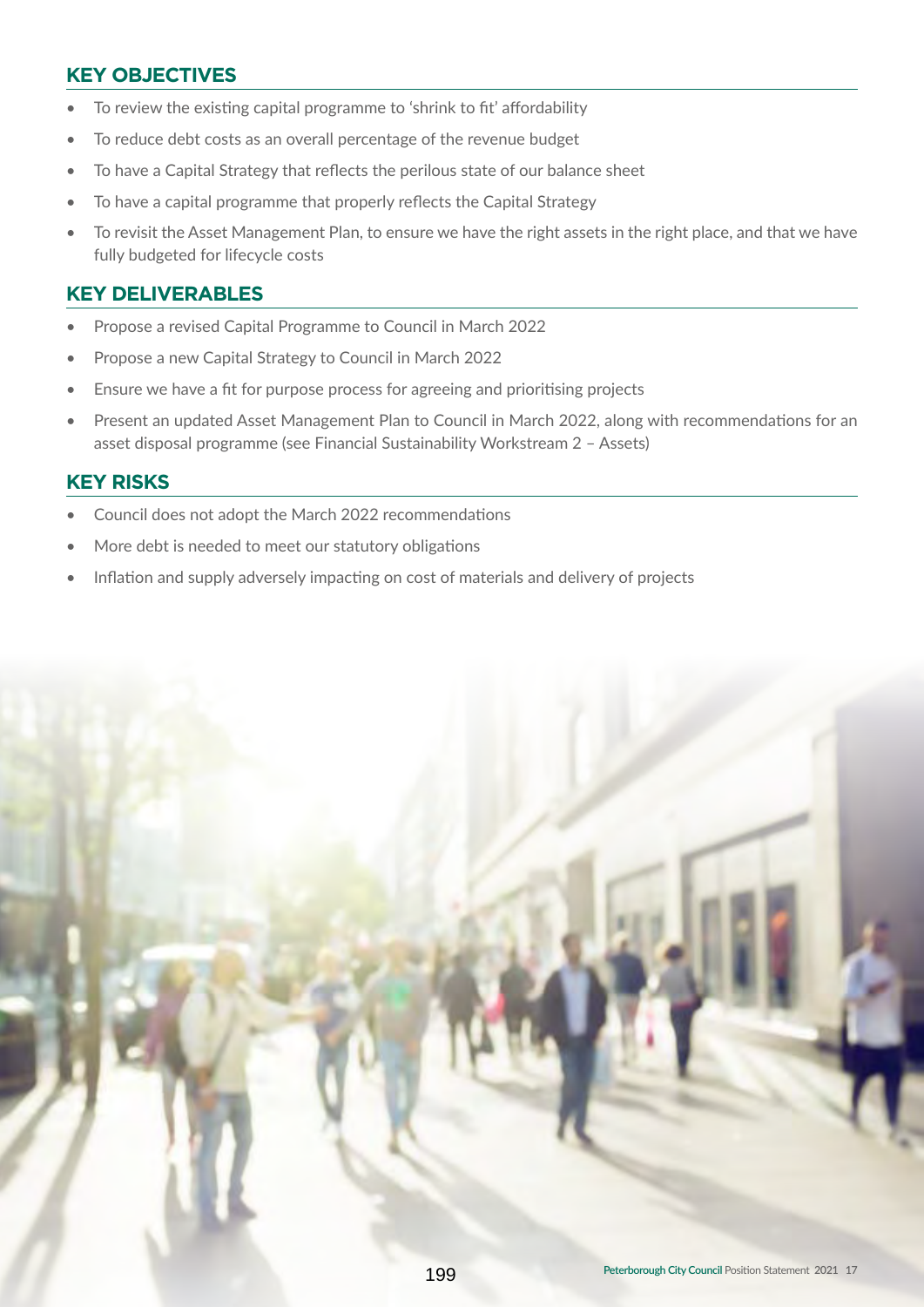# THEME TWO Service Reviews

**The purpose of this theme is to describe the Council's approach to examining its current service delivery and operating model.** 

#### **SERVICE REVIEWS WORKSTREAM 1 DEEP DIVES**

**For the first six-month period of the plan, the focus will be on deep dives into the service areas which are highlighted through benchmarking in CIPFA's report. These deep dives will determine ifthere is scope to make savings quicklyin these areas byapplying best practice and learning from othercouncils. We have commissioned CIPFA to work with our service leads and practitioners to review these service areas.**

The key driver for the deep dives, over the next six months, is to challenge the service areas to determine how **we could do things differently and save money. We will only be able to make the really tough decisions if we have the right mindset. Where we can make the case for change, we must then have the will and determination to stop doing things that (a) don't meet our statutory duties (b) are not core to our corporate priorities or(c) we simply cannot afford to deliver.**

**We need to reconsider everything we do and focus only on our priorities and on what we can afford. We have to change our mindset to focus on the things that are essential and important.**

**Initially and between now and April 2022, we will carry out service deep dive reviews into five key areas:**

| <b>PHASE 1:</b> | Children's Services and Adult's Services (start November 2021, ends December 2021).                                                                                   |
|-----------------|-----------------------------------------------------------------------------------------------------------------------------------------------------------------------|
| <b>PHASE 2:</b> | Housing and Planning (starts December 2021, ends January 2022).                                                                                                       |
| <b>PHASE 3:</b> | Community and Leisure Services (starts and ends February 2022).                                                                                                       |
| <b>PHASE 4:</b> | Companies and other commercial interests (starts Dec '21 ends May '22)                                                                                                |
| <b>PHASE 5:</b> | Is a cross-cutting theme and comprises assets and contracts. These will be reviewed<br>on a service-by service basis as we conduct each of the reviews in Phases 1-4. |

We will review services using external expertise and challenge from CIPFA and other partners. We will also draw on the wide range of experience from our Improvement Panel and we will "borrow with pride" by challenging our current thinking and being open about adopting new ways of working.

We aim to have reviewed and have key options and recommendations for the first phase of services within the next six months. This work will be undertaken on an iterative basis. For Children's and Adults' we expect to be having conversations about what we could do differently during December 2021 with a view to rapid implementation in early 2022.

The approach to the deep dives will be focused, direct and have a quick turnaround. Our deep dive methodology will comprise a fact finding and diagnostic phase, where we will conduct interviews with service leaders and experts. Our analysis and solution development will be based on reliable data points. We will only move forward to mobilisation and implementation once we have agreed that the proposed changes will deliver better outcomes and maximise efficiencies.

Existing performance data along with sector benchmarking data provided by external partners will be used to review the performance of our services and to help us focus where improvements are required.

We will apply a set of criteria in order to inform the next phases. These criteria will include (a) those services showing a benchmarked high spend, (b) services with a known high spend, (c) statutory then non statutory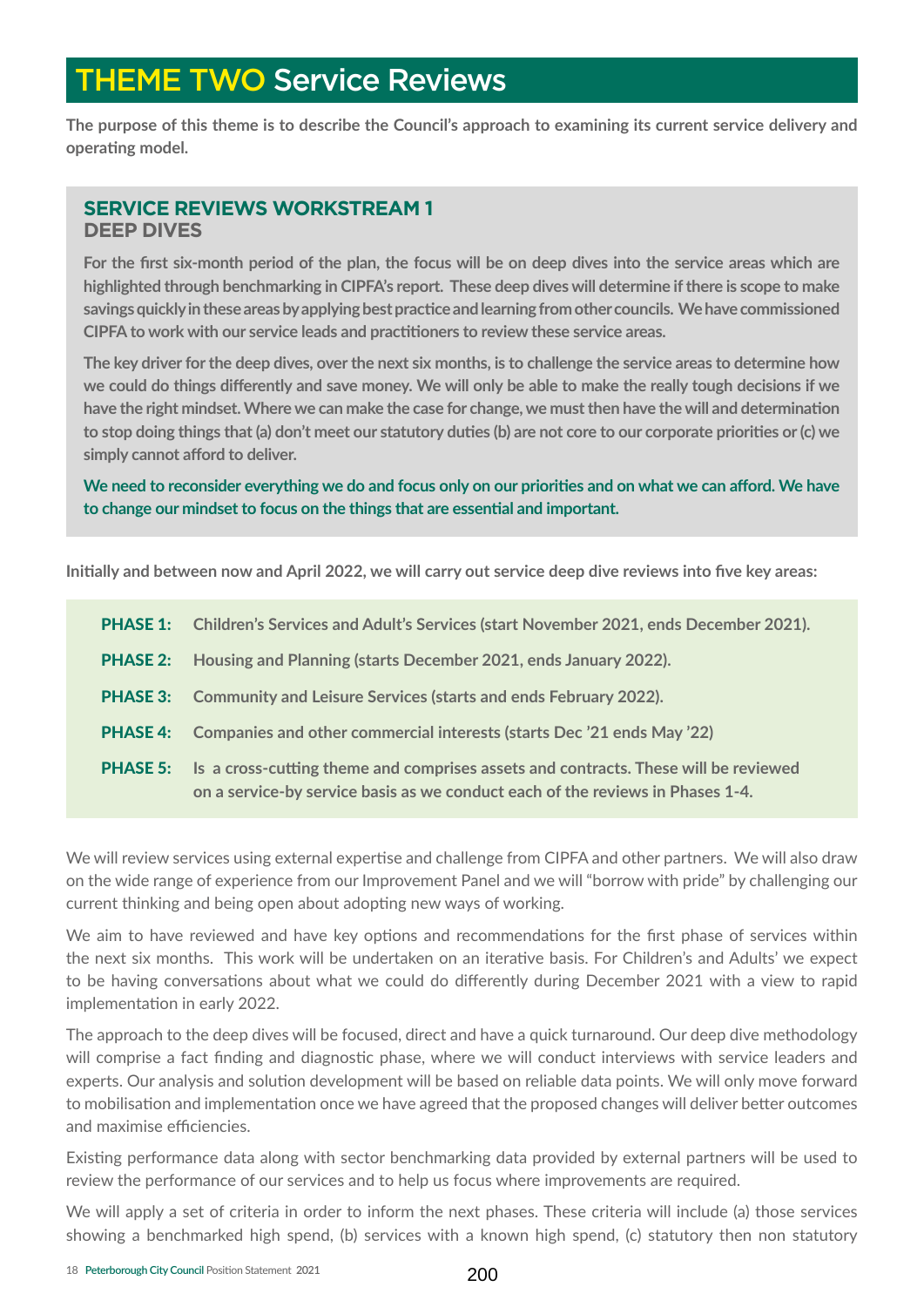based on total service spend, (d) services with significant reliance on support services including business support, contracts and other assets including borrowing.

#### **SERVICE REVIEWS WORKSTREAM 2 OUTCOMES BASED SERVICE REVIEWS AND TARGET OPERATING MODEL**

**Afterthe first set of deep dive reviews, we will take a more cross cutting view of outcomes and services, looking for opportunities fortransformation and innovation. There will be a clearline of sight from strategic objectives to service delivery supported by a common business planning and business prioritisation approach; allocation of financial and people resources where they are most needed.** 

**Underlying this, we will ensure that the linkages between service demand and volumes are aligned to our performance reporting framework. Strategic planning and the allocation of money will be done by focusing on the outcomes rather than by where resources sit in the organisation. We will be smarter at linking up finance information and service activity data to help us do this.**

**For each service review we will apply a standard set of design principles including the following:**

- Protect areas of expertise and professionalism that underpin the current service operating models while at the same time challenging if the operating model is still fit for purpose.
- Explore the scope for productivity increases while also looking at whether demand/service consumption can be reduced. Where elements of services should be no longer continued, we will call these out.
- Every individual counts towards the whole and there is a need to ensure that we have the right skills and competency focus for delivering our services including the structure of teams and the make-up of the teams themselves.
- Enable cross functional working wherever possible appreciating that services are rarely delivered in organisational silos.
- Relating to the points above, thinking outside of the box by considering more radical ideas for service delivery including increasing the scope of our existing partners where they are better placed to deliver.
- Ensuring that the assets and other underlying infrastructure (eg, support services, the corporate centre, ICT, applications, data and information) are fit for purpose.
- That commercial activity should happen in one place eg, where the professional accountability for contracts lies within the Procurement function.
- Spans and layers are reviewed to ensure that controls sit at the right level and that unnecessary layers are removed where they don't add value to the service chain.

The service reviews (and taking account of the design principles) will enable us to reframe our view of the services we deliver and how we deliver them. We will gain a better view of how we want to deliver services in the future accepting that some of our new proposals may require further work in the form of business cases and stakeholder consultation.

In order to help us draw a more composite picture of what the future might look like, we will create a highlevel target operating model (TOM). A TOM sets out the desired future state for an organisation. Articulating our future vision will help us to understand the journey we need to go on to get there and this will include key considerations such as:

- What a new TOM would look like for the Council.
- What its implications might be for staff, managers, stakeholders, partners and customers.
- What it might cost to implement and what the financial and non-financial benefits might be.
- How it would improve and indeed further the outcomes we need to achieve at Council and service level.
- How we need to change the way we work together and act together.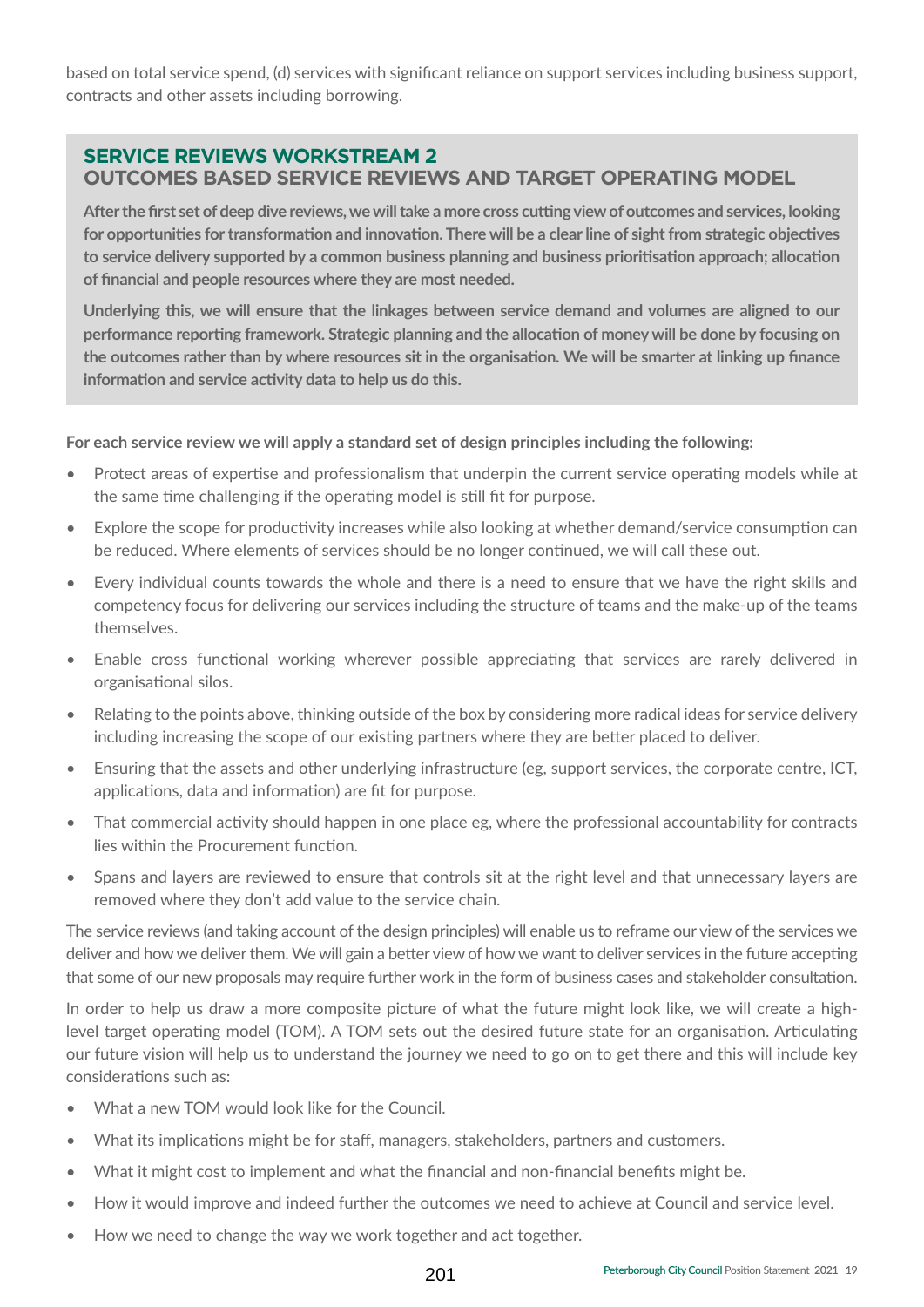Many public sector organisations face significant financial issues and their financial constraints only increase year-on-year. There comes a point where salami-slicing services to save money takes these organisations into the laws of diminishing returns.

The organisations that tend to recover and survive on a more sustainable footing are those that take the brave decisions about focusing on the "minimum viable product", allowing them to channel theirresources into delivering the outcomes that have the greatest impact on those that they serve. This is why the creation of a TOM will allow the Council to see the relationship between the services that it must continue to deliver against the outcomes, the performance regime, the skills, competences and resources that it needs to deliver them.

#### **KEY OBJECTIVES**

- To maximise our ability to achieve our priority outcomes by increasing the efficiency of service delivery.
- To rationalise and simplify our modes of delivery and influence under a coherent strategy.
- Review shared service arrangements to ensure that they remain fit for purpose and where they are not, propose alternative (costed) ways of delivering services.
- Deliver a set of service-based reviews against the Council's priorities and against a backdrop of what it can afford over a two-year programme, with the criteria for the remainder of reviews not detailed in this Plan, to be agreed by the Council's management team during Q4 of the current fiscal year.
- Ensure that the outcomes from the deep dives described in this Plan are consistent with setting a deliverable budget for 2022/23 and a sustainable budget beyond that.
- Review high priority services with the first six months. Agree alternative options for delivery, new ways of working, highlight investments that need to be made (drawing on the capital programme where appropriate to fund transformation).
- Develop business cases for change/transformation focused on changes that will give us the best return on our investment and ones where we can deliver an improved set of outcomes.
- Focus on changes that can be designed, tested and delivered using an agile approach.
- Ensure that the underpinning infrastructure (capital, assets, contracts, commercial arrangements, support services, assets) are challenged to ensure they are fit for purpose and aligned with the services.

The result of this programme, starting now, will be a prioritised, more modern and open Council that acts together to serve its customers and deliver its outcomes in the most efficient way possible with the resources it has available to it. Iterative deep dives will become a common feature of delivering our services so that we constantly review what we do.

#### **KEY DELIVERABLES**

- Clear line of sight for the immediate reviews as detailed in this Plan.
- Development of prioritisation criteria for the remaining services.
- Clear scope of each review with key personnel from each service identified along with achievable but demanding start and end dates.
- Key findings and options for change supported by evidence, analysis of performance and financial data including benchmarking and data analysis.
- As the reviews deliver conclusions, ensuring there is close alignment to existing discussions and plans regarding the 2022/23 budget and being cognisant of existing and planned savings plans and initiatives.

#### **KEY RISKS**

- Lack of resources from the Council to participate in the deep dives
- Resistance to change or change fatigue leading to lack of new ideas from service areas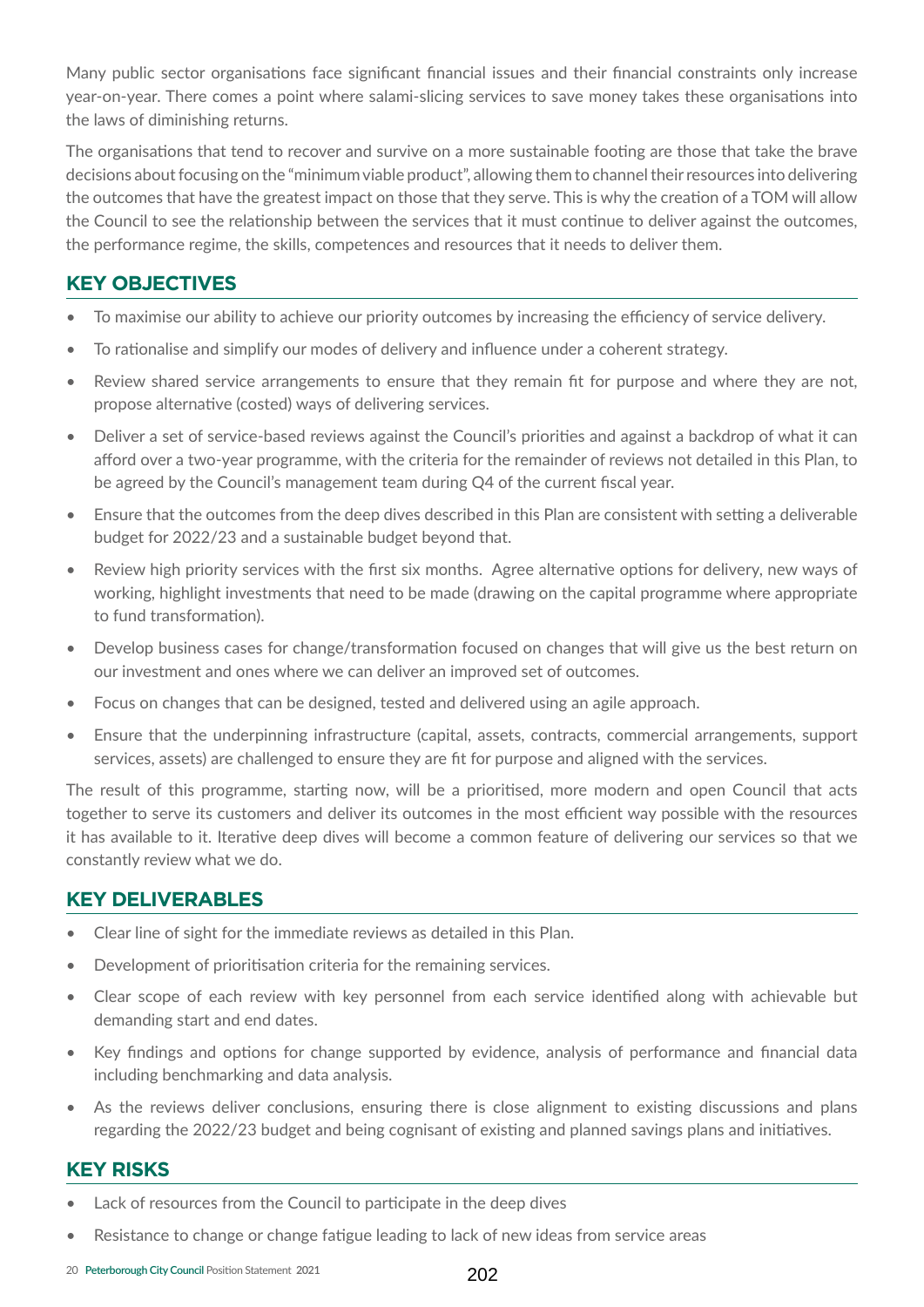- Insufficient engagement from the service areas.
- Lack of resources to deliver the proposed changes.
- Difficulty in unlocking savings and changes in support services (e.g., assets, contracts etc.)

#### **SERVICE REVIEWS WORKSTREAM 3 CONTRACT REVIEWS**

**The contracts that we have in place are many and wide-ranging. Our contracts support a whole raft of service delivery functions and almost no contract is the same I.e., different terms and conditions, different contractual clauses, different exit arrangements and payment terms etc. Our contracts portfolio fulfils varying functions in our day-to-day service delivery with some contracts acting as additional and supplementary support whilst other contracts are integral to the work of the service and are part of the "fabric" of a given service.**

**The purpose of this work stream is to review our contracts with a view to getting a common understanding of what contracts are of vital importance to the running of our services and which contracts could (with careful transition planning and service re-design) be terminated.**

#### **1. PROPOSED SCOPE**

It is vital that our commissioning, procurement and contract management arrangements are commercially driven and result in value for money services whilst providing support to our service delivery operations. By May 2022 we will:

- Have reviewed those existing contracts that give us most cause for concern
- Ensure every contract has an assigned contract manager
- Provide refresher training to all contract managers and reinforce the interfaces between the services and Procurement including a clear understanding of respective roles and responsibilities.
- Refresh the Contract Management Manual to ensure managers are clear what is expected of them
- Ensure a Commissioning Strategy exists for all services and sub-services the Council delivers, either through an external provider or in-house
- Ensure that those commissioning strategies are supported by a detailed market analysis
- Work with key providers and potential providers on shaping the market, to meet our needs
- Develop procurement plans in line with the commissioning strategies
- Review the need to strengthen the head of profession role for commissioning and contract management

#### **2. UNDERSTANDING THE IMPACT AND THE KEY INTERDEPENDENCIES**

We will approach the review of contracts in two ways acknowledging that with the first service reviews in Children's and Adult's Services, we will review the key contracts that support these services. As we progress with the service reviews, we will review the specific contracts for these services as appropriate. We will also undertake a fundamental review of all contracts across the Council to assess a range of factors including but not limited to the following:

- Is the contract still required?
- Is the contract performing as it needs to?
- Could the services delivered by the contract be delivered in a more efficient and cost-effective way including the termination of the contract and transferring the contracts functions in-house?
- Are any contracts inhibitors to the transformational changes we need to make?
- Would transferring the contracts functions to another provider (potentially through competition) better support out priorities?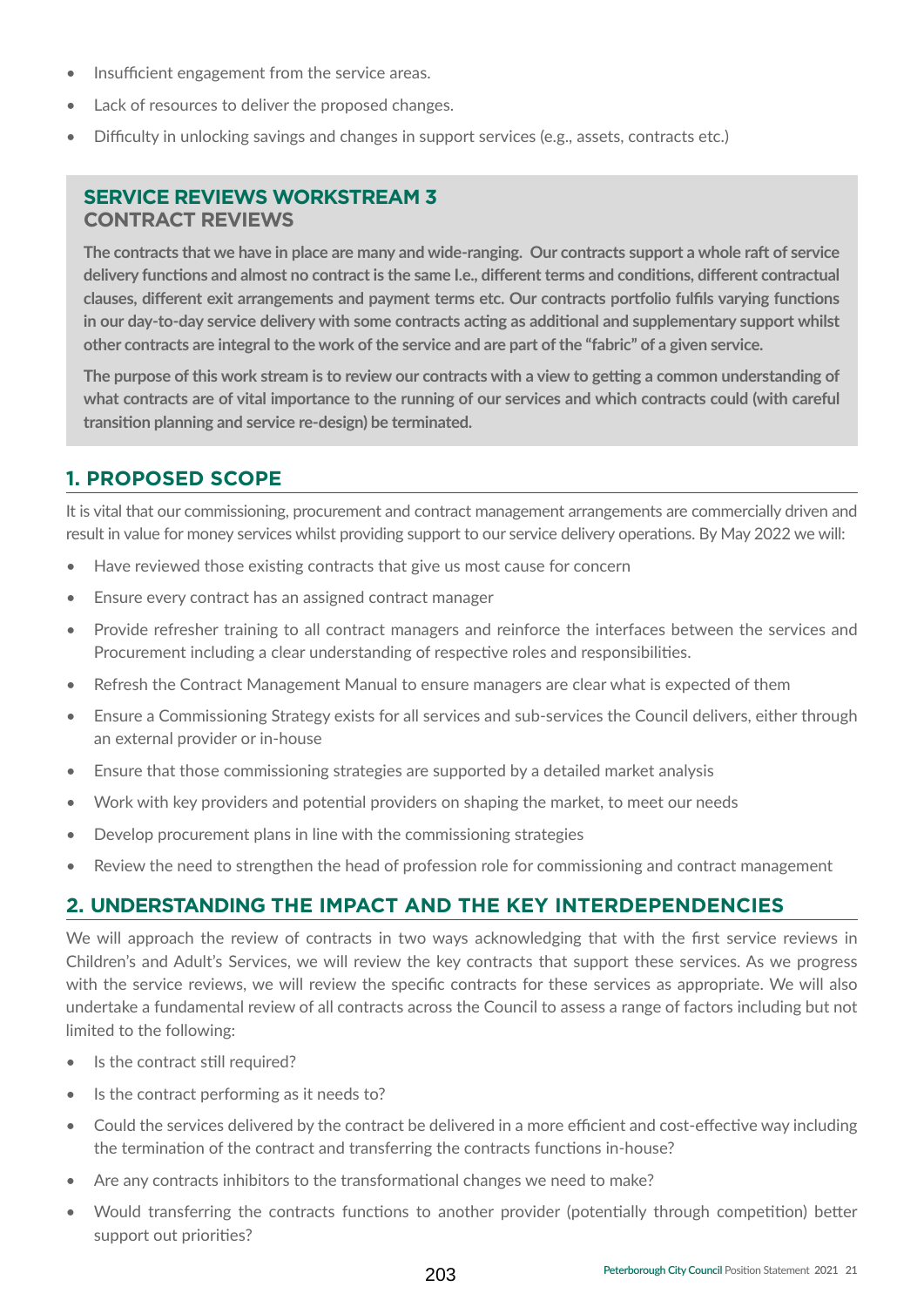• How does changing the contract arrangements affect other elements of delivery including the impact on business support functions?

Getting the right balance of contracts, being delivered in the most cost-effective way with the right levels of management and control is just as important as getting the right commercial arrangements from the contracts themselves. As we progress the service reviews and the review of contracts, we need to maintain the right balance between the needs of the centre (commercial and financial) with the needs of the services.

#### **KEY OBJECTIVES**

- Ensure existing contracts are being effectively monitored and managed
- Ensure that there is a well understood strategy and approach to reviewing all contracts in line with financial, commercial and service delivery objectives.
- Contract management skills and roles and responsibilities are clear between contract management and service functions
- A programme of commissioning strategies is a fundamental part of our MTFS
- Procurement Plans are approved prior to any engagement with possible providers

#### **KEY DELIVERABLES**

- • A review of specific contracts in line with the service reviews being conducted by CIPFA starting in Children's and Adult's
- Each contract will have a set of KPIs that will be reported against
- Large spend contracts that have a major impact on service delivery will be taken through Scrutiny Committees.
- The Contracts Register will be reviewed to ensure it holds the appropriate level of information
- Providers of services will be engaged in order to inform our strategies and planning

#### **KEY RISKS**

- We are paying for services that are not being delivered, or not delivered to the required standard
- We have entered into poor contracts, resulting in poor value for money
- We may not have the required penalty clauses in the contract for poor performance
- We are perceived as uninformed purchasers
- We are prevented from existing contracts due to onerous exit terms and conditions

#### **SERVICE REVIEWS WORKSTREAM 4 REVIEW OF COMPANIES**

**The Council has a plethora of arrangements for service delivery in pursuing its aims and objectives and this includes a number of subsidiaries, joint ventures and associated companies. Over the years, the Council's interests have grown in an ad-hoc manner, with little attention paid to an overarching structure or strategy.**

It is important that appropriate governance arrangements are in place in order that the Council has visibility on **performance and risk and that the synergies between our interests are maximised.**

**In order to achieve this, by May 2022 we will:**

- Carry out a review of existing companies (supported by CIPFA).
- Run an in-housing /outsourcing process for selected companies, reviewing the process used to create the initial justification and the objective justification (Business Case) for future commercial arrangements.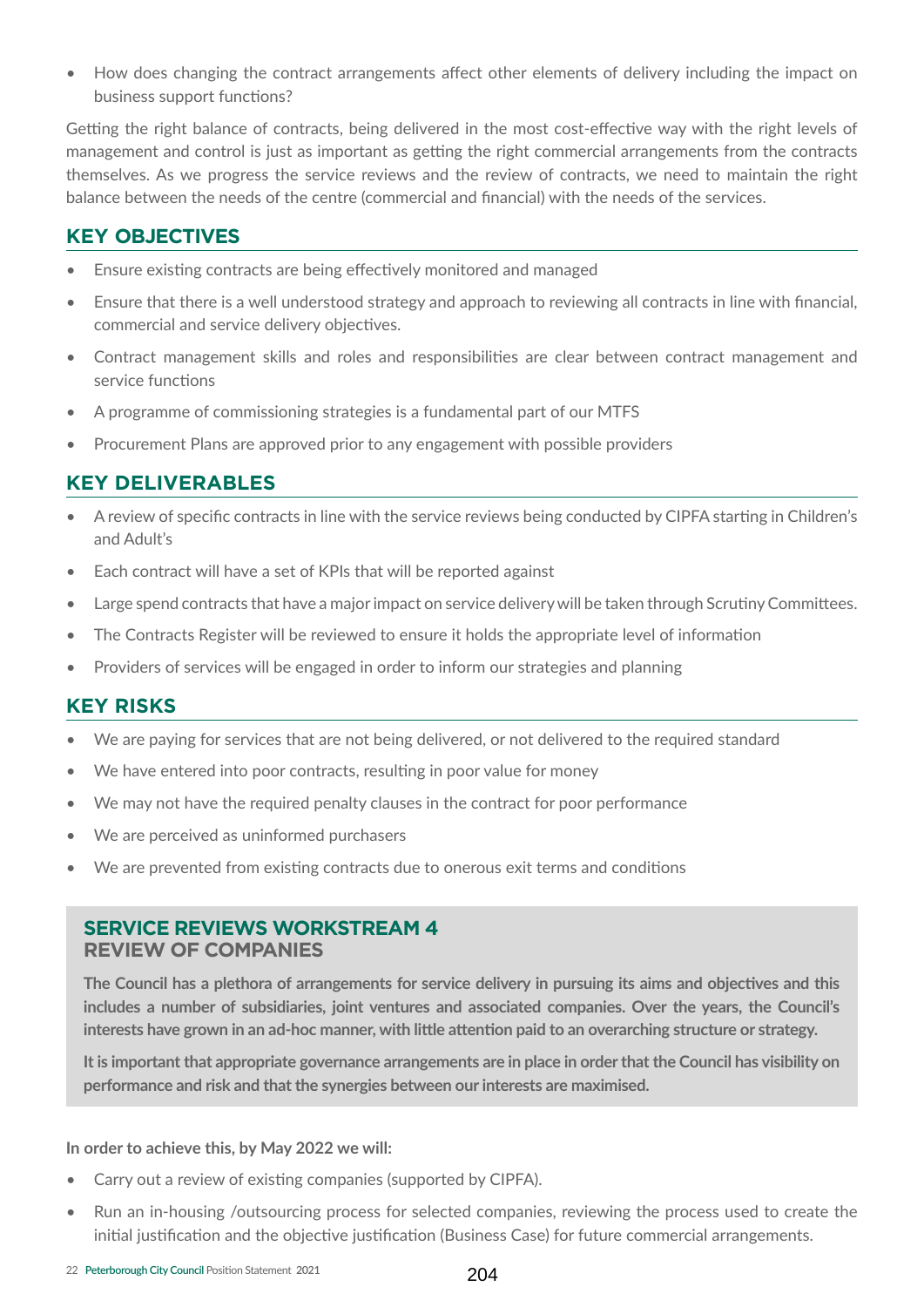- On completion of each company review, an evaluation of divestment and disposal options and alternative delivery arrangements where these considerations are appropriate.
- Review of governance arrangement for oversight of the Council's portfolio of companies, including options for a new group holding structure.
- Review of internal governance and oversight arrangements from an officer and elected member perspective, ensuring there are no conflicts of interest and that all members and officers are appropriately trained to carry out their role.
- Review the frequency and content of the reporting arrangements for each entity to the Council and develop a standard report framework for Cabinet decision making for any future proposals to transfer in-house services to a new or existing entity, or for any new activity aimed at growth and/or commercial opportunity for the Council.

#### **1. PROPOSED SCOPE**

Over a numberofyears the Council has secured deliveryofits services through a numberofdifferent arrangements. These have ranged from wholly owned companies ofthe Council, joint venture partnerships, and charities through to private outsourced arrangements. The list of companies in scope for the review are as follows:

- Peterborough Limited
- Blue Sky Peterborough
- Empower Peterborough
- Opportunity Peterborough
- Peterborough Investment Partnership LLP
- Medesham Home LLP
- **2. COUNCIL OWNED COMPANY REVIEW**

As part of this work we have commissioned CIPFA to undertake a review of our company and wider commercial portfolio. CIPFA will review each of the companies in turn according to a pre-determined priority based on a range of factors including risk. They will provide an independent analysis of each company including performance, financials, strengths and weaknesses, and the Council's exposure to risk. Where appropriate and where the documentation exists, CIPFA will also review the original business case and commercial and financial justification for the companies to ensure that the original tenet for establishing each company is based on a sound set of principles.

This work will inform individual decisions on whether to maintain, revise focus, in-house or divest from Council companies. The companies under review will form part of a work package agreed between the Council and CIPFA.

#### **3. COMPANY GOVERNANCE ARRANGEMENTS**

The Companies theme will focus on the development of Council policy with regard to executive and non-executive directors, establishing a clear role for senior officers through a Shareholder Unit function, ensuring all forms of parental support to companies within the group are subject to effective controls and clear decision making.

#### **4. COMMERCIAL STRATEGY AND COMPANY RULEBOOK**

Where Council companies offer reasonable levels of assurance of future financial returns, the Council will seek to maximise this benefit through the development and application of an overarching Commercial Strategy. This will include an assessment of directly delivered charging activity and the treatment of surpluses generated by the companies. Existing and future requirements forCouncil funding and capital will be evaluated using a combination of risk profile, return on investment and prevailing market conditions.

We will formalise the work of companies and other commercial interests through the development of a Company Rulebook. The Company Rulebook will:

• Provide guidance on the key considerations when the Council is looking to establish new commercial ventures including the creation of new companies.

- NPS Peterborough Ltd
- Peterborough Museum and Art Gallery Trust
- The Mayor's Charity
- Peterborough HE Property Company Ltd
- Smart Manufacturing Alliance Ltd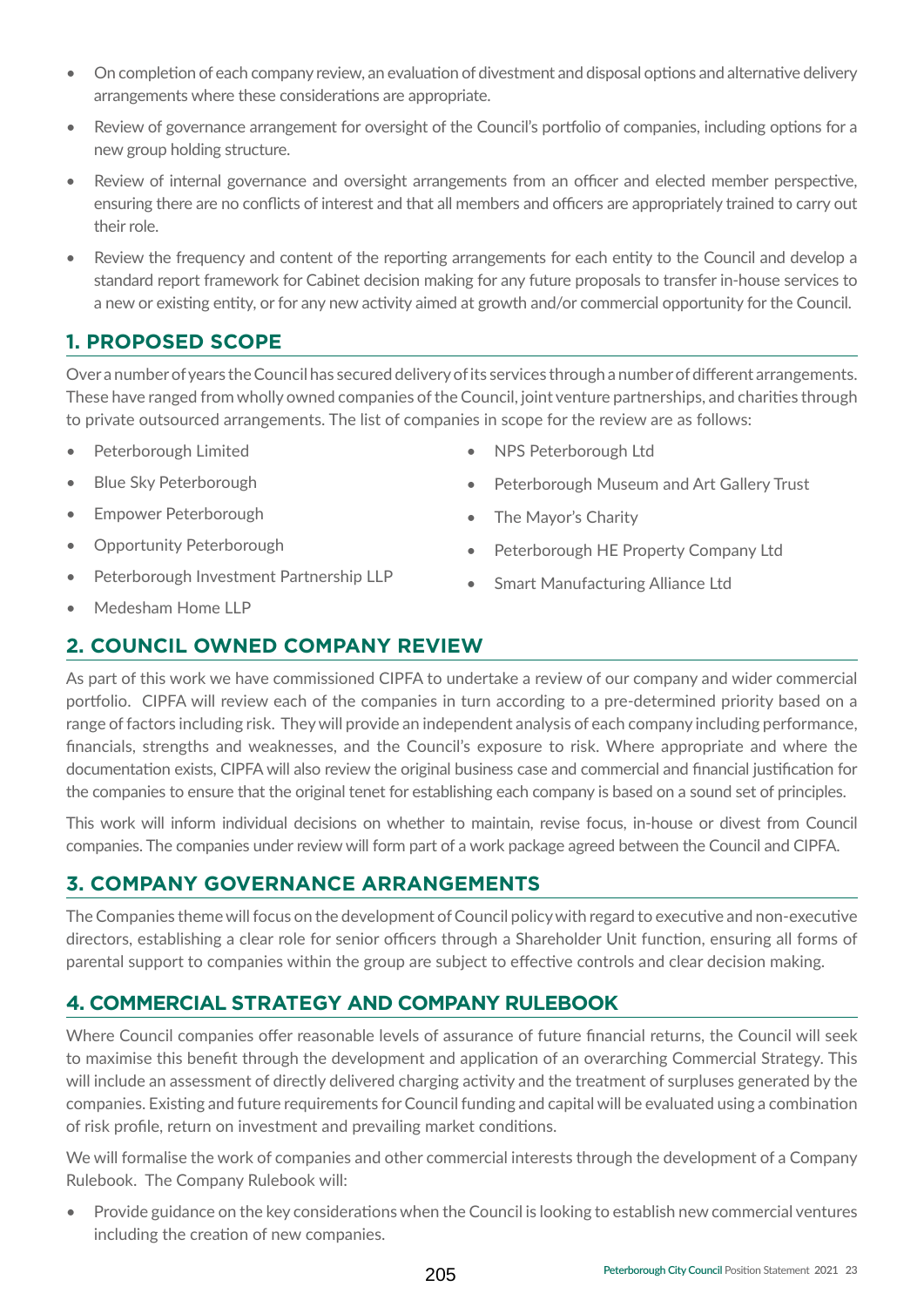- Provide officers with a series of guiding principles including reference to existing professional body guidance (e.g. the CIPFA Code) as part of managing the oversight of the companies' portfolio.
- Provide the Shareholder Unit with a set of principles enabling it to provide the checks and balances required of good company oversight and sound commercial management principles.

#### **KEY OBJECTIVES**

- Provide greater visibility of company performance and risk profile of the wider Council group.
- To reduce overall complexity and simplify the management and oversight of all core Council activities by reducing the number or alternative delivery vehicles. (This needs to be undertaken with close alignment to the customer services strategy/model being deployed by the Council.)
- To strip out duplication of overhead and management costs by bringing core functions in-house where there is no imperative to maintain externalised delivery vehicles.
- To identify opportunities to generate capital receipts to the Capital Programme through divestment of interests in profitable activities.
- To establish robust shareholder controls and assurance mechanisms for those companies the Council maintains.

#### **KEY DELIVERABLES**

- Overarching Commercial Strategy.
- Establishment of a link between individual company performance and the Council's wider performance management system and production of corporate key performance indicators.
- Decisions on the direction for each company/commercial interest.
- Options appraisal and potential creation of a new Shareholder Unit.
- Review of the effectiveness of the Shareholder Cabinet Committee.
- Following the Public Interest Reports into the London Borough of Croydon and Nottingham City Council's EnviroEnergy, review the interface between each company's governance and decision making and the Audit Committee and the Scrutiny Committee for Growth, Environment and Resources.

#### **KEY RISKS**

- Loss of opportunity for financial returns as a result of decision-making delays.
- Over financial exposure where companies are struggling financially post-COVID.
- Lack of oversight and governance with regard to companies, resulting in the potential for financial and reputational damage to the Council.
- Medium to long term company performance (based on an independent review of each company's financials and up-to-date Business Strategy and business plans).

![](_page_23_Picture_20.jpeg)

![](_page_23_Picture_21.jpeg)

![](_page_23_Picture_22.jpeg)

![](_page_23_Picture_23.jpeg)

![](_page_23_Picture_24.jpeg)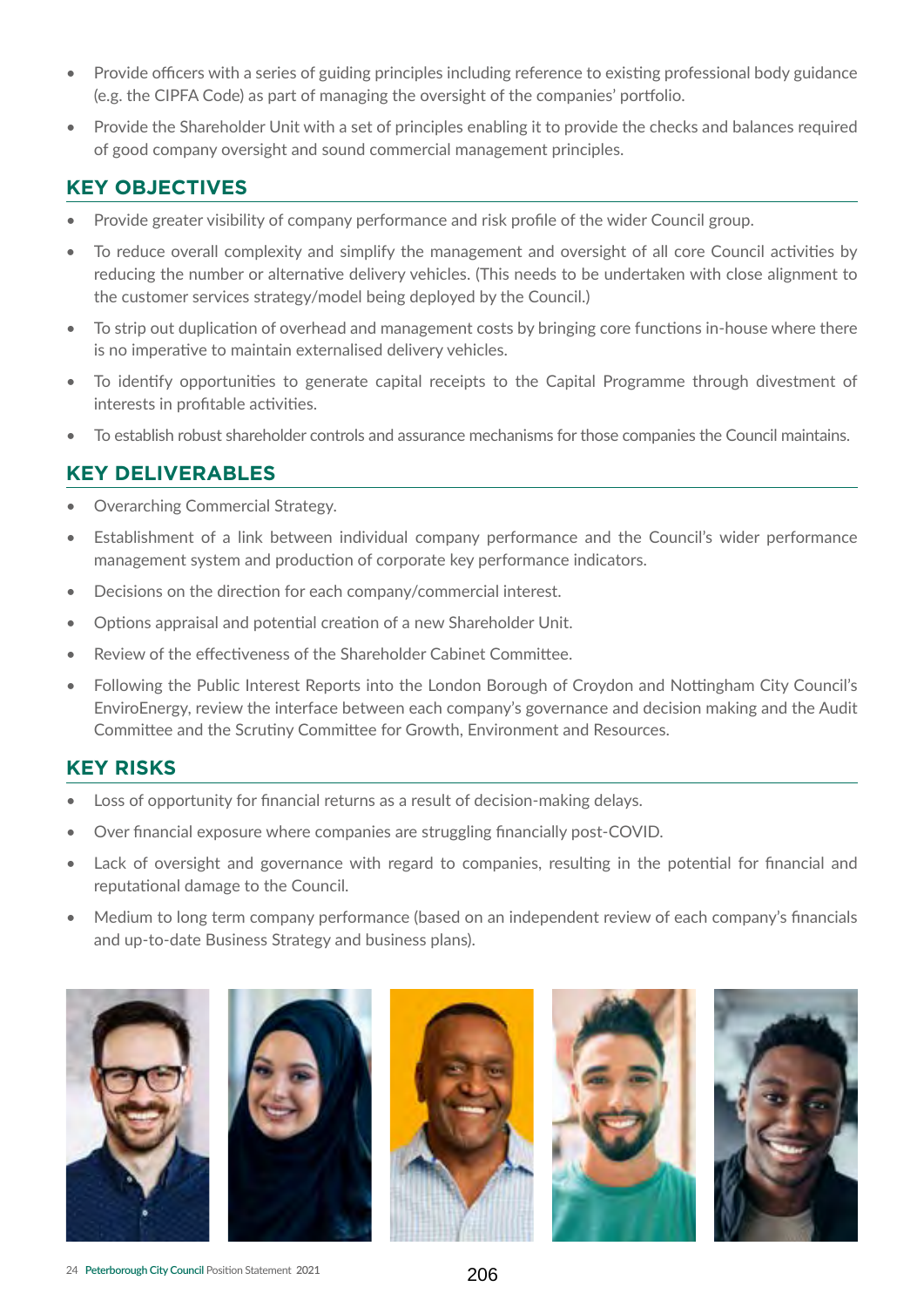## THEME THREE Goverance and Culture

 **Delivery of the Improvement Plan is dependent upon a number of interrelating factors, not least of all is having an organisational culture and strong governance that supports the need for the change, understands what is required alongside an absolute determination to succeed. Whatever plans are put in place can only succeed when everybody is determined to adopt the behaviours required and to live the new culture. The most pressing need is a culture that is focused on performance, delivery and accountability. Immediate work will concentrate on enabling the organisation to focus on this.**

 There is a positive base to start from, the External Governance Review led by Andrew Flockhart paid tribute to the political will of the Leader and Cabinet to take ownership in resolving the financial challenges. The Review also recognised the positive and open relationship between Councillors and Officers and the willingness to learn. However, the review recognised the past lack of challenge and scrutiny from members and officers alike has contributed to the financial situation being allowed to deteriorate.

All parts of the Council's system of governance (including Full Council, Cabinet, Scrutiny, Audit and regulatory committees) must play their part effectively, enabling the Council to fulfil its ambitions for the city and its duties to the public.

 **This will require a shared commitment by all Members in Full Council, strong and decisive leadership by Cabinet, constructive and well-informed Scrutiny, and inquisitive and challenging Audit. All the right parts of the machinery of governance exist - they need to work together better to help the Council get through this very tough period**

#### **GOVERNANCE AND CULTURE WORKSTREAM 1 MEMBER GOVERNANCE AND ASSURANCE**

**The external assurance review report on Governance asked us to commission and support a development/ support programme for councillors, particularly the new Leader and Cabinet, the Chairs of the Scrutiny Committees and the Audit Committee and forthe leaders of all the political groups ofthe Council. The report also highlighted the need for us to strengthen the leadership of our Audit Committee and to elevate the role of the Audit Committee's annual report to Full Council so that a considered discussion could take place regarding any concerns raised and a robust response given.**

**We are committed to ensuring members have the structures, knowledge and skills needed to effectively scrutinise and challenge the Council's financial decisions, governance and procedures. We will review existing governance structures to see if improvements can be made and work with CIPFA to conduct a skills analysis assessment of both the Audit and Scrutiny Committees in order to deliver a targeted and appropriate training and development programme.**

#### **1.AUDIT & ACCOUNTS COMMITTEE**

The governance assurance report found that our Audit Committee was not currently scrutinising the Council's financial challenges with sufficient urgency or focus or paying sufficient attention to the strategic risks and issues facing the Council or the Council's MTFS processes.

CIPFA has been provided with details of the training that was provided in-house by the S151 officer and his team and the Internal Auditor for the Audit Committee after the May elections in 2021. Committee members have also all received the CIPFA handbook "Audit committees - Practical Guidance for Local Authorities and Police (2018 Edition)" which sets out best practice and helpful checklists when reviewing the effectiveness of audit committees.

The DLUHC Finance Reviewreport recommended that the membership ofourAudit Committee should be strengthened by the appointment of external independent members in order to improve its expertise and independence and this is in line with industry best practice of every local authority audit committee having at least one independent member. A report recommending the recruitment of independent members of the audit committee, one of whom would chair the Audit Committee, will go to the Special Council meeting on 16 December for approval. This will include draft job advertisement and amended terms of reference for the Audit Committee. CIPFA will be supporting the Council on the recruitment process.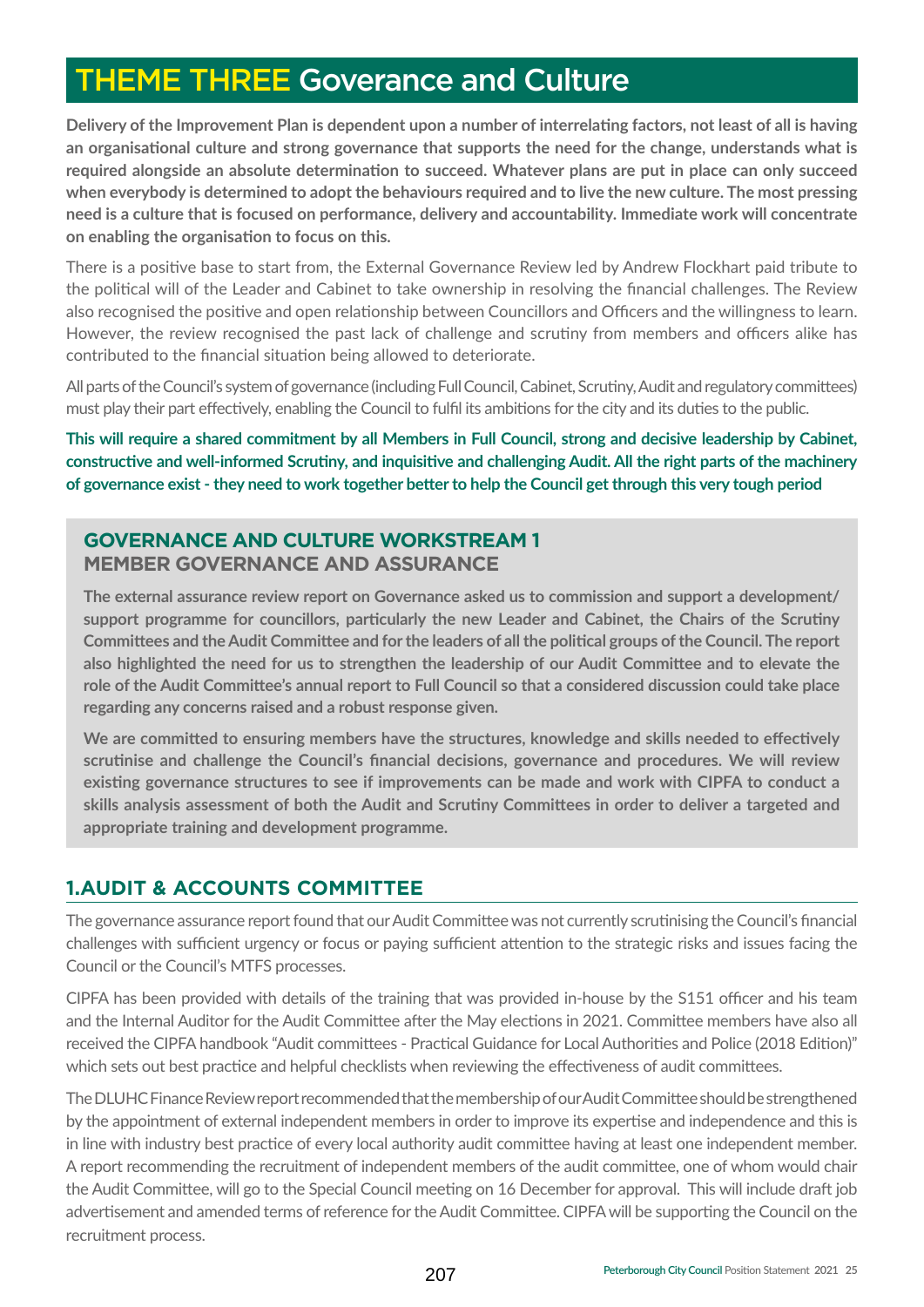If approved by Council on the 16 December 2021, the roles will be advertised immediatelywith a view to interview in the second week of January 2022. The induction process will then commence immediately, subject to ratification of the appointment at end of January 2022 at Full Council.

#### **2. SCRUTINY COMMITTEES**

The Council has four Scrutiny Committees – Adult's and Health Scrutiny Committee, Children and Education Scrutiny Committee, Communities Scrutiny Committee and Growth, Environment and Resources Scrutiny Committee - which also meet jointly to scrutinise budget proposals.

The Governance assurance report found that the checks and balances that should be offered by the scrutiny role were not strong enough and did not focus enough on the strategic dimensions of our challenges, in particular the MTFS and annual budget plans. There needed to be a stronger willingness to challenge the assumptions and information presented to them.

CIPFA has been asked to consider how best to strengthen the skills and approaches of members of the Scrutiny Committees and are considering this against the training that has already been delivered.

We will make the necessary changes to our Constitution to incorporate the role of the Improvement and Assurance Panel in the Council's governance structures, including reporting to Full Council every six months and the Cabinet's response to its recommendations. The Growth, Environment and Resources Scrutiny Committee will review the Cabinet's actions and report on progress directly to Full Council every six months.

#### **3. CONSIDERATION OF MOVING TO "ALL OUT ELECTIONS" EVERY FOUR YEARS TO ADD STABILITY**

The Governance Assurance report recommended that the Council formally consider a report on moving to all out elections every four years instead of electing by thirds by March 2023, via an evaluation process. The Council is also required to discuss the outcome of the evaluation with DLUHC. The report recommended this change in order to bring stability to our decision-making and encourage the development of more strategic long-term solutions. The timetable set out the Governance Assurance report states that the formal evaluation of the option of a four-year electoral cycle should be initiated by July 2022 and Full Council should consider a report outlining the results of the evaluation process by March 2023. Any such decision would require a two-thirds majority of members voting in favour.

A report is therefore due to come back to Full Council in 2022 asking it to consider the recommendation to commence an evaluation process on the proposal to change from elections by thirds to all-out elections every four years.

![](_page_25_Picture_9.jpeg)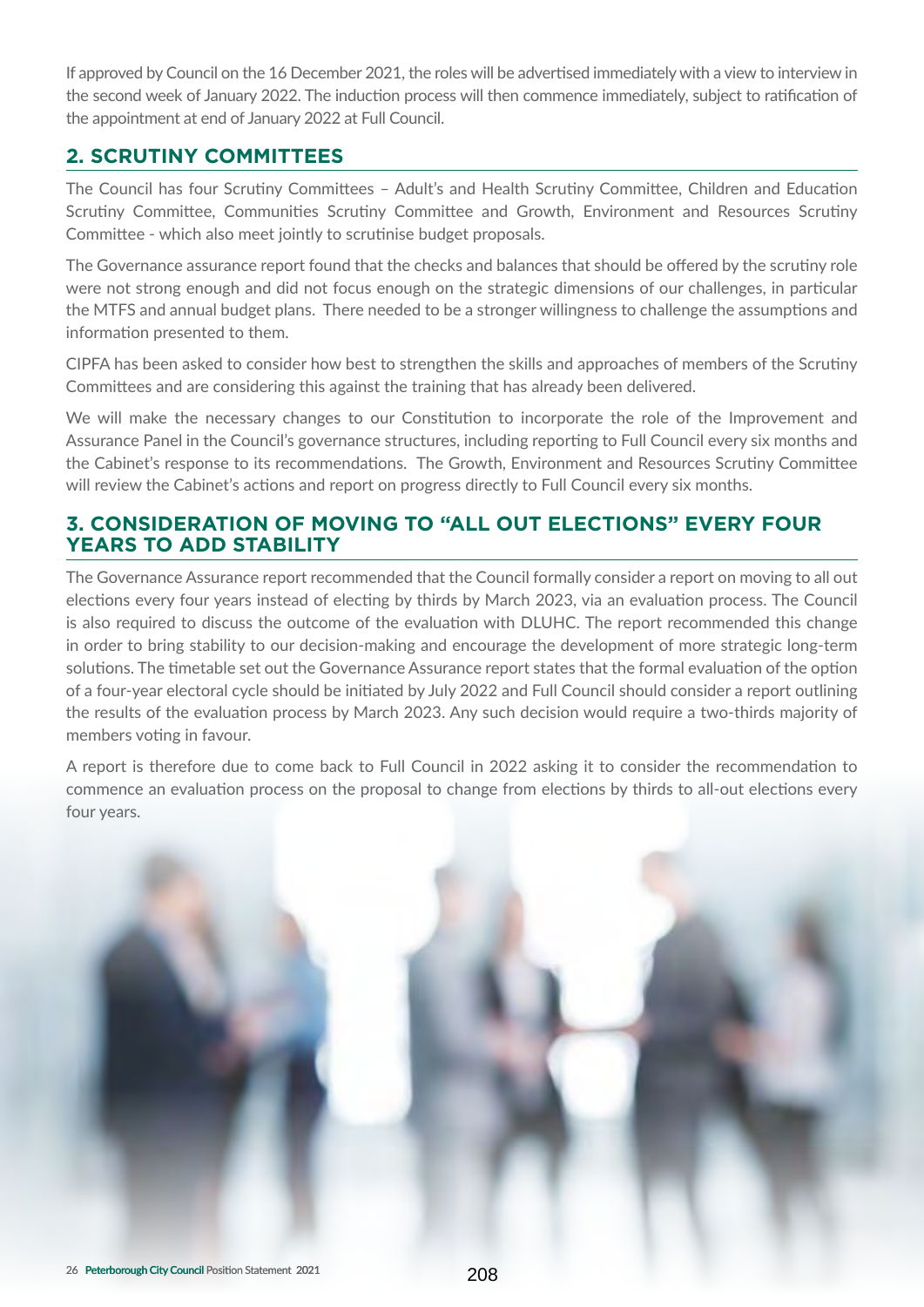#### **3. RISK MANAGEMENT**

A good foundation for risk management exists, although the organisation has been traditionally risk averse. In order to deliver the Improvement Plan, we may need to embrace a higher level of risk appetite.

| <b>RISK APPETITE</b> | <b>DESCRIPTION</b>                                                                                                                                                                                                                                                                                                                                                                                                                                           |
|----------------------|--------------------------------------------------------------------------------------------------------------------------------------------------------------------------------------------------------------------------------------------------------------------------------------------------------------------------------------------------------------------------------------------------------------------------------------------------------------|
| <b>Averse</b>        | Avoidance of risk and uncertainty in achievement of key deliverables or initiatives is<br>key objective. Activities undertaken will only be those considered to carry virtually<br>no inherent risk.                                                                                                                                                                                                                                                         |
| <b>Minimalist</b>    | Preference for very safe business delivery options that have a low degree of inherent<br>risk with the potential for benefit/return not a key driver. Activities will only be<br>undertaken where they have a low degree of inherent risk.                                                                                                                                                                                                                   |
| <b>Cautious</b>      | Preference for safe options that have low degree of inherent risk and only limited<br>potential for benefit. Willing to tolerate a degree of risk in selecting which activities to<br>undertake to achieve key deliverables or initiatives, where we have identified scope<br>to achieve significant benefit and/or realise an opportunity. Activities undertaken<br>may carry a high degree of inherent risk that is deemed controllable to a large extent. |
| Open                 | Willing to consider all options and choose one most likely to result in successful delivery<br>while providing an acceptable level of benefit. Seek to achieve a balance between a high<br>likelihood of successful delivery and a high degree of benefit and value for money. Activities<br>themselves may potentially carry, or contribute to, a high degree of residual risk.                                                                             |
| <b>Eager</b>         | Eager to be innovative and to choose options based on maximising opportunities and<br>potential higher benefit even if those activities carry a very high residual risk.                                                                                                                                                                                                                                                                                     |

Our risk management approach and methodology is articulated within the Risk Management Policy and overseen bythe Risk Management Board. Keyrisks are recorded using the Council's online project management tool (POWA) and the Risk Management Board provides formal oversight and challenge of corporate and departmental risk registers. There is good risk management representation across all Directorates and management engagement in the risk management process.

 To oversee the delivery of the Improvement Plan, each Theme will have a series of actions which will be risk assessed and regularly monitored against. Based upon a standard 5 x 5 risk matrix we will ensure consistent treatment and identification of risk at all levels of the organisation. Links will be included if there are clear synergies between a risk in a department and the Improvement Plan so that they are recorded only once to avoid duplication.

 risks are identified early, and mitigating actions are developed at pace to get projects back on track. By using POWA as the central repository for all risks this will enable greater coordination and ability to produce regular Senior Responsible Officers (SROs) and delivery teams will be accountable for ongoing reviews ensuring that reports to Officers and Members.

#### **GOVERNANCE AND CULTURE WORKSTREAM 2 PERFORMANCE MANAGEMENT**

**Monitoring performance at an organisational and individual level is a vital component of delivering the Improvement Plan.**

**There will be appropriate mechanisms to recognise, applaud and share success whilst also recognising that there has to be consequences for under performance. Every member of the workforce has a role to play and is responsible and accountable for the work they do. This will be supported by consistent process, systems and messaging across the organisation.**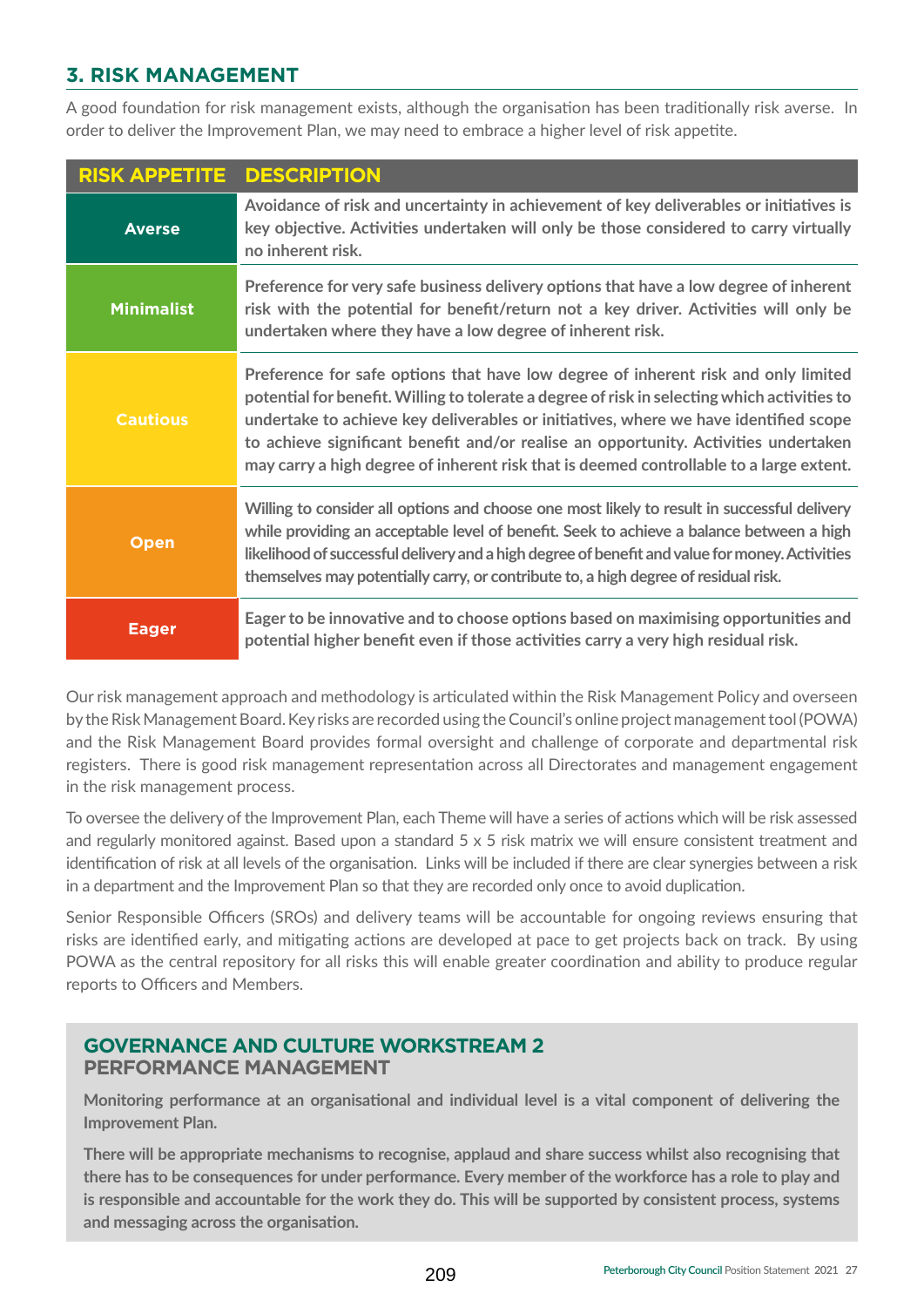The Independent Assurance and Improvement Panel will provide external advice, challenge, and expertise to us in driving forward the development and delivery of our Improvement Plan and they will provide assurance to the Secretary of State on our progress on delivering the plan.

 achievement of key milestones, monitoring of financial implications, and the identification and management of To provide assurance to the Improvement Panel and the Council, that the Improvement Plan is on track to deliver the agreed outcomes, we will implement a robust monitoring process. Monitoring will focus on the successful risks and issues across each theme.

#### **1. BUSINESS ASSURANCE AND PROJECT MANAGEMENT OFFICE**

A Business Assurance Function will be established which will work hand in hand with each of the theme and action leads and other corporate functions like finance, assets and communications to ensure the delivery of the Improvement plan. It will:

- Act with the authority of the Chief Executive, the Cabinet and the Improvement Panel.
- Bring together, in one place, a high level plan of all improvement activities with focus on improving the immediate financial stability of the Council within the next six months and consequently holding "one version of the truth".
- Act as a 'critical eye' by providing scrutiny and proactively challenging risks, issues and variations from plans across Improvement Plan activity.
- Provide organisational wide support on governance, project portfolio management best practices, tools and standardised processes.
- Provide regular reports to Leadership team and Independent Improvement Panel.
- Work with senior responsible officers (SROs) to develop six monthly delivery and resourcing plans and the necessary support to secure appropriate resources required to deliver.
- Track benefits, ensuring that activity delivers to the intention of the Improvement Plan.

**The Business Assurance Function will produce a report for each meeting of the Improvement Panel which will contain the following:**

- Summary of the key deliverables and milestones against the plan.
- Things that have been achieved early things that are late with explanation.
- Key risks and mitigating factors/status of risks etc.
- Afinancial summary explaining achievement of financial performance in the last period and a forecast outlook for the next period.
- Plans for the next period.
- Other matters arising to be brought to the attention of the Panel.

#### **2. INDIVIDUAL PERFORMANCE AND ACCOUNTABILITY**

In order to bring about the requisite culture change individual goal setting and performance management will be scrutinised and altered as necessary. This work will be underpinned by a cultural transformation programme, jointly delivered with partners. This will be designed around driving the behaviour change essential to delivering the Improvement Plan and foremost, making the Council more financially sustainable and will include:

- A clear set of organisational goals which hold the Chief Executive and senior officers to account for their delivery and which are embedded throughout the organisation, so everybody is clear what they are and their role in achieving them.
- A performance management framework has recently been introduced that focuses on outcomes. The governance of the framework will be reinforced to ensure that it is consistently applied and is focused on both outcome and delivery. The performance framework will focus on the key priorities and should be updated on an annual basis.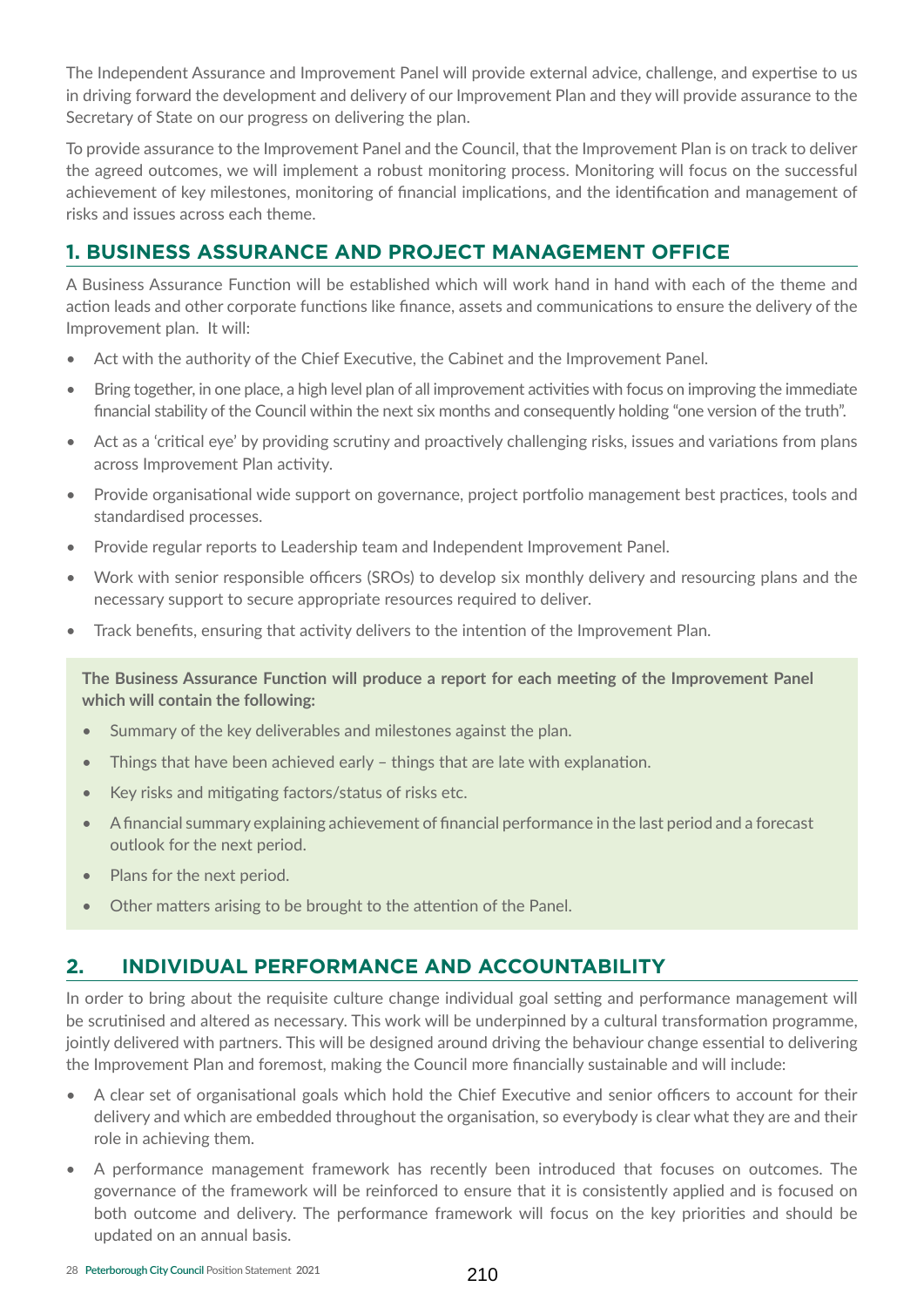• On the appointment of the new CEO, developing a culture of individual accountability and a more forensic focus of what we do and why we do it. We need the whole organisation to have "change conversations" in order that we can progressively change the way we work.

#### **GOVERNANCE AND CULTURE WORKSTREAM 3 CAPACITY AND CAPABILITY**

**The impact of this plan and the level of change on the organisation must not be underestimated and it will place capacity strains in areas of the Council that are already resource constrained. Such issues will have to be managed and additional skills and experience brought in if and as required. A key outcome from this stream of work will be to equip the Council's officers with the experience and toolkit to deliver change within their teams, using external resources as and when required.**

**Delivery of the plan is heavily dependent on the organisation having the capacity and capability to both deliver it and to ensure it is sustainable. The Council will critically review its structure to ensure it is able to meet the demands of the plan, has the appropriate skills deployed in the right places and where skills are deficient has a plan to close the gap.**

#### **1. ORGANISATIONAL STRUCTURE**

There has been significant change in leadership across the Council - for both Members and officers - which will continue into 2022. To ensure that the council is well equipped for the change and improvement it will undertake over the next two years, a review of senior roles and their portfolio of accountabilities has been agreed in phase one of the budget.

With the arrival of the new chief executive in February 2022, the organisational structure will be rigorously examined to ensure it is best suited to deliver the plan. Changes will be made where necessary and, in part, will be influenced by the outcomes of the service reviews.

The review will examine resources, spans of control and layers within departments to ensure that it can work in the most effective manner, be staffed at a level which allows for focus on the key deliverables, avoids duplication and ensures that accountability is clear and understood.

The structure must be continually evaluated against the Improvement Plan and assurance given that it will deliver the plan, whilst balancing this with the resource consumed by continuous structural change. As with other areas of the plan, change will only be made where it has a positive impact on outcomes and delivery of the Improvement Plan.

#### **2. SKILLS AND CAPABILITY**

The skills requirement falls into two groups, firstly the skills that are needed immediately to ensure the plan can be met, most significantly within the first six to twelve months, ensuring that financial stability is achieved. Secondly the skills for the slightly longer term to close the gaps identified further on in this Improvement Plan and to ensure the future is sustainable.

The scale and breadth of the work now needed to deliver the Improvement Plan is significant and will require a review of capacity, skills and delivery options, some of which will be addressed by the service reviews. Urgent prioritisation of outcomes and activity through the new Corporate Strategy will be undertaken and a clear resource plan against these priorities will be developed. This resource and delivery plan will be considered in sixmonth cycles, so that capacity is developed and used as it is needed - not too early or too late.

Against this resourcing plan, we will determine if we have the right skills, experience, and attitudes in the right numbers to sustain the delivery of the plan. Gaps, where identified, will be accompanied by a plan to close them. We recognise that this is likely to be a two phased: the requirement to bring in short term resource to provide support to deliver the plan, followed by the need to grow skills for the future.

Not immediately, but over time, a skills development programme will be put in place and will include a succession planning exercise, which will give additional information on skills strength, future needs and recruitment priorities.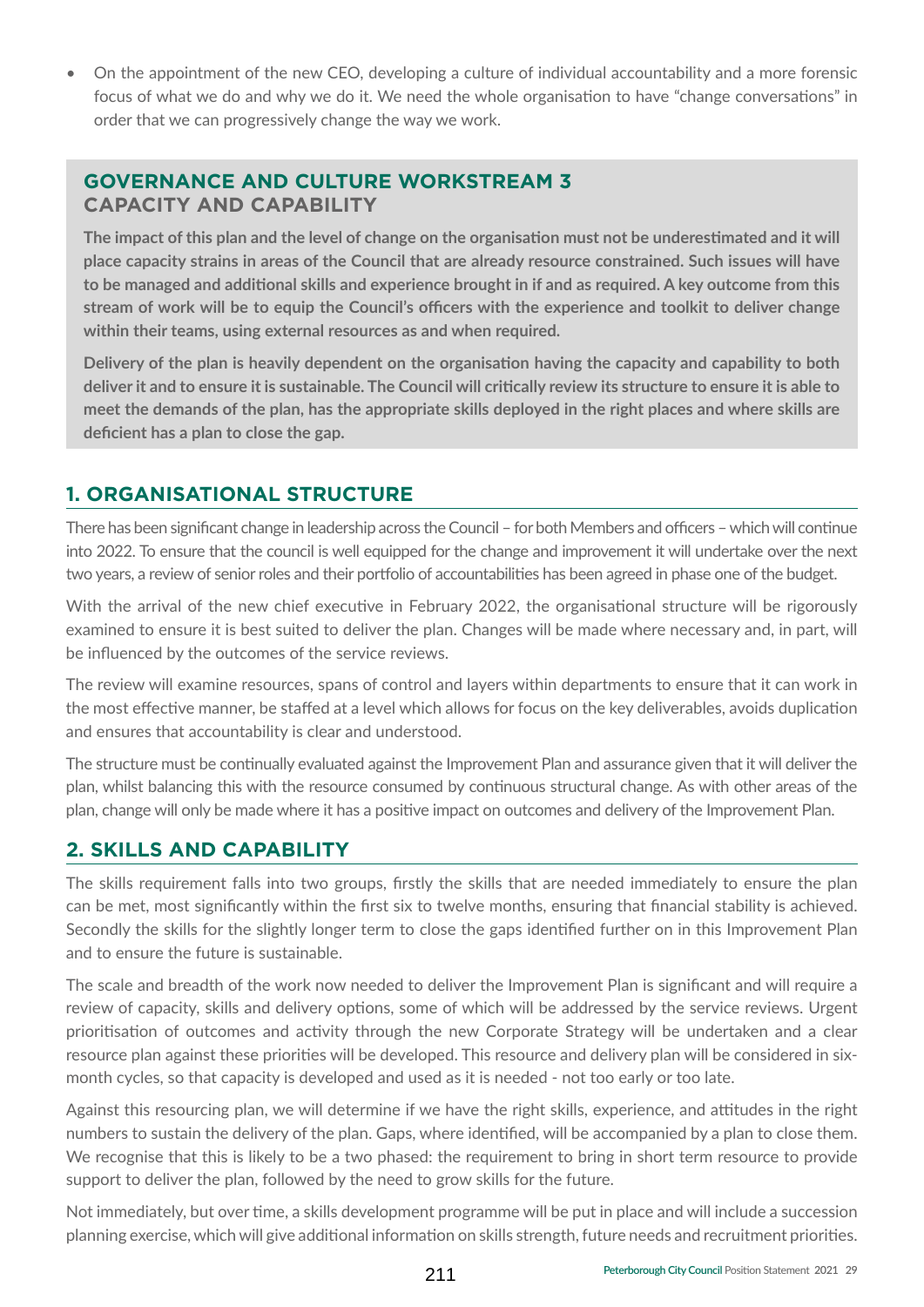#### **3. IMMEDIATE CAPACITY DEMANDS**

Over the last three years, the focus of much of the Council's corporate resources has been on creating governance and systems to strengthen financial performance and control and on fixing some foundational issues in IT contracts and systems. Work on the Financial Improvement Programme has consumed what limited change capacity the Council has.

Services have put forward proposals for incremental improvement and, overall, these have been delivered. However, as noted in both the LGA Peer Review and DLUHC reports, the organisational capacity to deliver fundamental transformational change is very limited – both in service teams and in corporate services.

The LGA and DLUHC reports identified some key areas where additional capacity is needed urgently. The first of these was the appointment of a single Chief Executive to focus on Peterborough City Council. This recruitment has been successfully completed, with the new Chief Executive starting in January 2022.

The LGA Peer Review also highlighted the need for a greater strategic focus on place shaping, engagement with communities and work with partners across the city and system. The report recommended that additional strategic capacity was required to link inclusive growth and economic development with people services, demand management and community work. The accountability and skills required to strategically link place and people will be considered as part of the review of the corporate management team.

There is currently no internal resource for business assurance, programme and project management, policy development, transformation, business analysis, design orbehaviour change as these functions sit within outsourced arrangements. It is well understood that this contract no longer meets our needs and urgent work is required through the contracts theme to release the funding to build internal capability to deliver transformation and improvement.

The final area highlighted in all reports is the need to carefully consider and plan for the impacts of the pandemic, making sure that the new Corporate Strategy, Improvement Plan and service plans capture additional skills and activity required to respond to increased and new demand.

#### **KEY OBJECTIVES**

- Strong governance and assurance from Members, Officers and the Independent Improvement Panel
- Risk appropriately identified and managed
- All stakeholders from public through to DLUHC can transparently see performance against the Improvement Plan.
- Clear ownership and accountability of delivery, performance and risks
- Assurance that the overarching Improvement Plan is being delivered against the stated commitments, milestones, outcomes and that benefits realised in each programme are monitored
- Ensuring the current structure can meet the plan
- Addressing existing capacity and capability gaps to deliver the Improvement Plan

#### **KEY DELIVERABLES**

- Training for Members and Officers
- Business Assurance and Project Management Office (PMO) function established
- An organisational structure fit for the task to deliver the key outcomes of the Plan in the next six months
- Detailed delivery and resourcing plans developed with skills needed identified and secured

#### **KEY RISKS**

- Unable to engage the skills needed
- The organisational review is unsettling, and some key skills and experience leave the organisation
- Underestimating the amount of resource required to deliver the plan
- Lack of clarity on what is required, who is accountable for delivery and when it has to be delivered by
- Ineffective monitoring of performance and risk leads to plan slippage and potential additional expense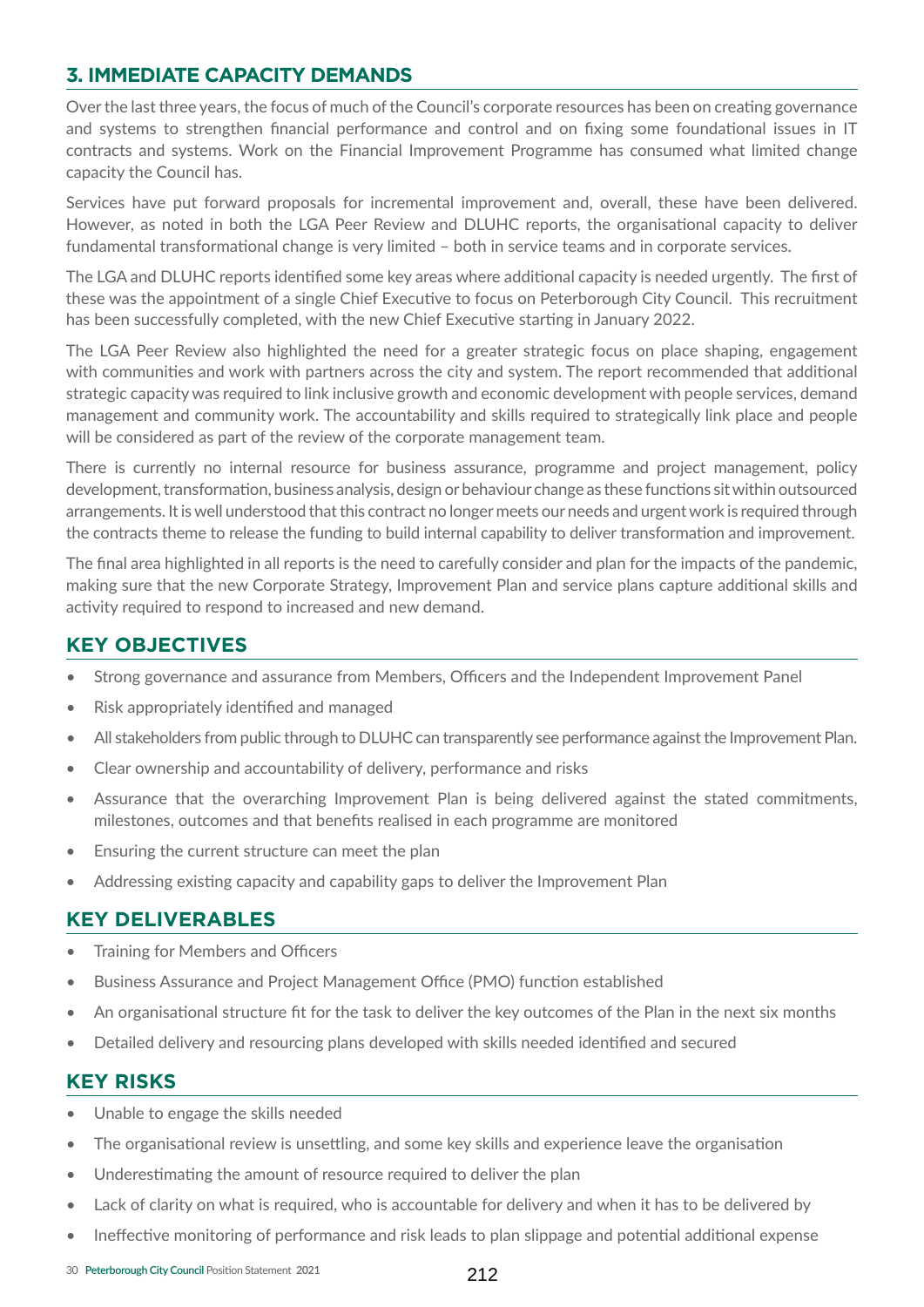| <b>GLOSSARY</b>                        |                                                                                                                                                                                                                                                                                                                                                                                                                                                                                                                                               |
|----------------------------------------|-----------------------------------------------------------------------------------------------------------------------------------------------------------------------------------------------------------------------------------------------------------------------------------------------------------------------------------------------------------------------------------------------------------------------------------------------------------------------------------------------------------------------------------------------|
|                                        |                                                                                                                                                                                                                                                                                                                                                                                                                                                                                                                                               |
| <b>TERM</b>                            | <b>DESCRIPTION</b>                                                                                                                                                                                                                                                                                                                                                                                                                                                                                                                            |
| <b>RIT</b>                             | Rapid Implementation Team is an officer led group which ensures all budget related<br>initiatives are implemented and effective including: savings and income generating initiatives,<br>capital programme, HR and finance controls, debt management and risk.                                                                                                                                                                                                                                                                                |
| <b>CMT</b>                             | The Council's Corporate Management Team, is otherwise known as the CMT. This structure<br>chart outlines the Council's management team                                                                                                                                                                                                                                                                                                                                                                                                        |
| <b>FSWG</b>                            | Financial Sustainability Working Group is a cross party member working group, established<br>to review the Council's financial position, develop sustainable budget proposals and consider<br>the types of decisions that must be taken. In order to achieve financial sustainability. This<br>will include Involvement of all parties, and will play a vital role in the delivery of financial<br>sustainability for the Council.                                                                                                            |
| <b>CPF</b>                             | Cabinet Policy Forum is an unofficial (non-public) meeting of Cabinet which reviews the<br>Council's financial position, develops sustainable budget proposals and considers the types of<br>decisions that must be taken In order to achieve financial sustainability.                                                                                                                                                                                                                                                                       |
| <b>DLUHC</b>                           | The Department of Levelling up, Housing, and Communities is the government department<br>that sets policy on supporting local government; communities and neighbourhoods;<br>regeneration; housing; planning, building and the environment; and fire and rescue,<br>in addition to a wider levelling up agenda. It has an important role in supporting local<br>development and promoting economic growth and aspires to create great places to live and<br>work, and to give more power to local people to shape what happens in their area. |
| <b>CIPFA</b>                           | CIPFA, the Chartered Institute of Public Finance and Accountancy, is the professional body for<br>people in public finance, which issues a code of practice and guidance and advice to finance<br>professionals.                                                                                                                                                                                                                                                                                                                              |
| <b>MTFS</b>                            | Medium Term Financial Strategy (MTFS) is a key strategic document which expresses the delivery<br>of the corporate strategy in monetary terms. It takes account of all the various factors and influences<br>that may impact the Council over a multi-year period. An MTFS ensures that we have a clear policy<br>framework to enable us to allocate funds in accordance with our priorities as we go through the service<br>planning and budget setting process.                                                                             |
| <b>MTFP</b>                            | Medium Term Financial Plan is a short term, financial plan, usually covering a one year period.                                                                                                                                                                                                                                                                                                                                                                                                                                               |
| <b>BUDGET</b>                          | A statement which reflects the Council's policies in financial terms and which sets out its<br>spending plans for a given period. The revenue budget (spending other than capital spending)<br>is finalised and approved in March before the start of the financial year on 1 April. Actual<br>spending is monitored against the budget each month as part of the Budgetary Control<br>Report (BCR) Process and reported to the Corporate Management Team and Cabinet.                                                                        |
| <b>BCR</b>                             | The Council's Budgetary Control Report (BCR) is the name of the revenue budget monitoring<br>process. This is there the Council's financial performance is monitored and reported on by the<br>finance team and the Budget Manager, on a monthly basis.                                                                                                                                                                                                                                                                                       |
| <b>FINANCIAL</b><br><b>REGULATIONS</b> | The regulations outlining the officer's responsibilities relating to financial matters.<br>https://shorturl.at/epvlJ                                                                                                                                                                                                                                                                                                                                                                                                                          |
| THE COUNCILS<br><b>CONSTITUTION</b>    | The Council's constitutional document which;- allocates powers and responsibility within the<br>Council;- sets out delegations for its Executive including the cabinet members and delegation<br>to officers;-sets out the rules of procedures, codes and protocols. http://shorturl.at/czUW8                                                                                                                                                                                                                                                 |
| <b>CPCA</b>                            | Cambridgeshire and Peterborough Combined Authority.                                                                                                                                                                                                                                                                                                                                                                                                                                                                                           |
| <b>POWA</b>                            | The Council's online project management tool (POWA) Microsoft Project Online is a cloud-<br>based Project Management service product that is delivered through Office 365.                                                                                                                                                                                                                                                                                                                                                                    |
| <b>TOM</b>                             | Target Operating Model.                                                                                                                                                                                                                                                                                                                                                                                                                                                                                                                       |
| <b>TA</b>                              | Temporary Accommodation, used to provide short term housing when a family or individual<br>has presented as homeless to the Council.                                                                                                                                                                                                                                                                                                                                                                                                          |